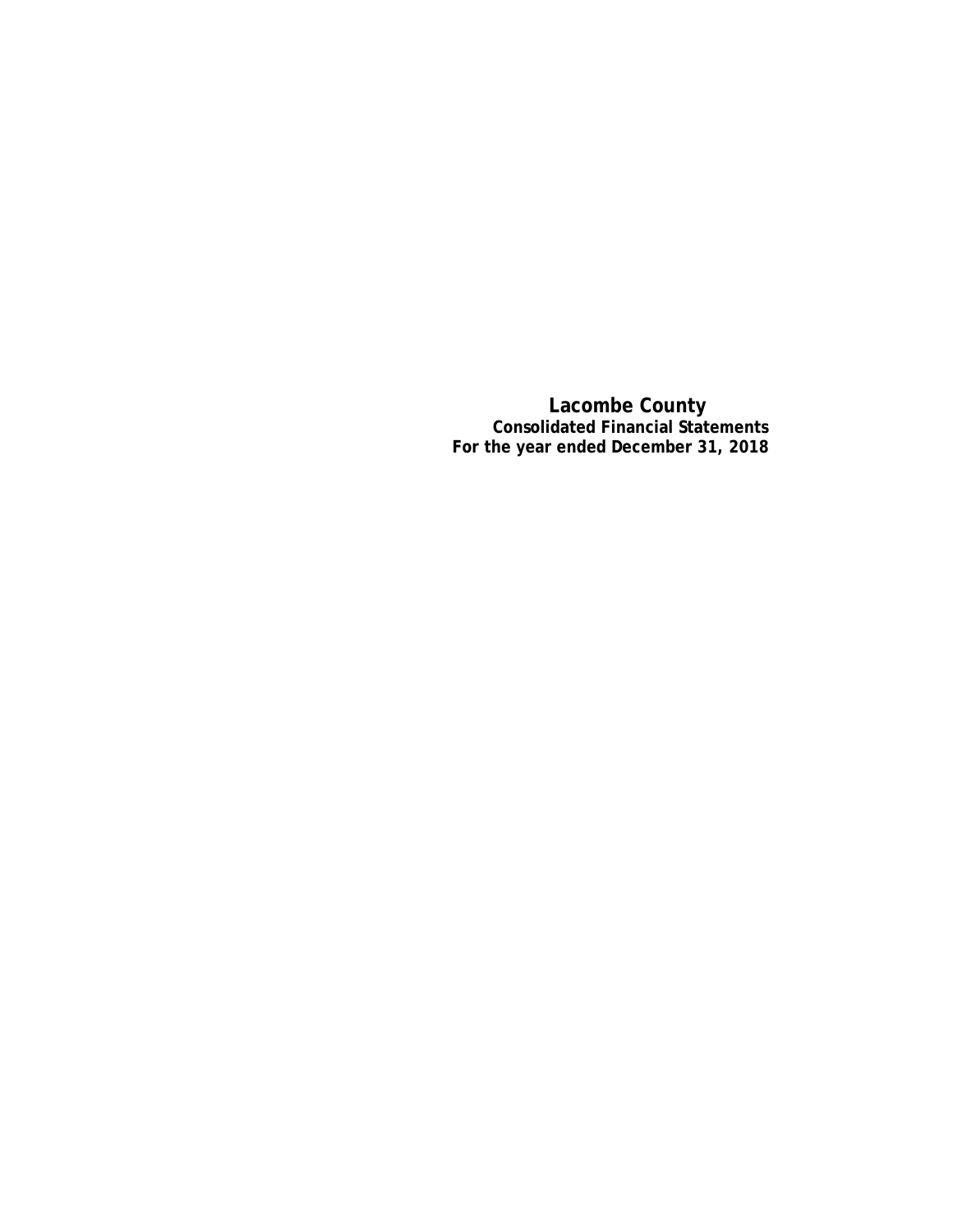### **Lacombe County Consolidated Financial Statements For the year ended December 31, 2018**

|                                                          | Contents |
|----------------------------------------------------------|----------|
| <b>Independent Auditors' Report</b>                      |          |
| <b>Consolidated Financial Statements</b>                 |          |
| Consolidated Statement of Financial Position             | 3        |
| Consolidated Statement of Operations                     | 4        |
| Consolidated Statement of Change in Net Financial Assets | 5        |
| Consolidated Statement of Cash Flows                     | 6        |
| Summary of Significant Accounting Policies               | 7 - 9    |
| Notes to the Consolidated Financial Statements           | 10 - 29  |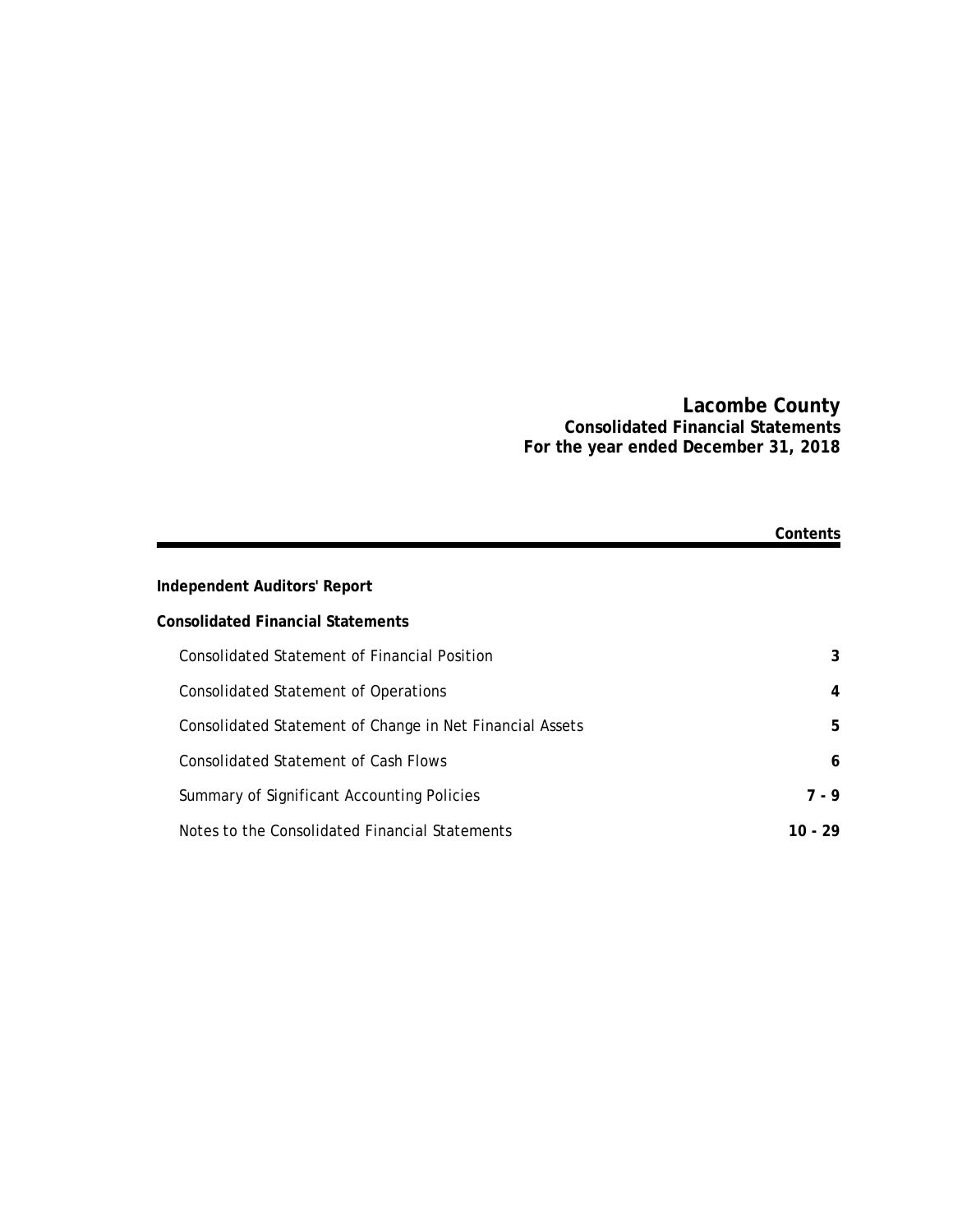

Tel: 403 342 2500 Fax: 403 346 3070 **www.bdo.ca**

# **Independent Auditor's Report**

#### **To the Members of Council of Lacombe County**

#### **Opinion**

We have audited the consolidated financial statements of Lacombe County and its controlled or owned organizations (the Group), which comprise the consolidated statement of financial position as at December 31, 2018, and the consolidated statement of operations, consolidated statement of changes in net financial assets, and consolidated statement of cash flows for the year then ended, and notes to the consolidated financial statements, including a summary of significant accounting policies.

In our opinion, the accompanying consolidated financial statements present fairly, in all material respects, the consolidated financial position of the Group as at December 31, 2018 and its consolidated financial performance and its cash flows for the year then ended in accordance with Public Sector Accounting Standards.

#### **Basis for Opinion**

We conducted our audit in accordance with Canadian generally accepted auditing standards. Our responsibilities under those standards are further described in the Auditor's Responsibilities for the Audit of the Financial Statements section of our report. We are independent of the Group in accordance with the ethical requirements that are relevant to our audit of the consolidated financial statements in Canada, and we have fulfilled our other ethical responsibilities in accordance with these requirements. We believe that the audit evidence we have obtained is sufficient and appropriate to provide a basis for our opinion.

#### **Responsibilities of Management and Those Charged with Governance for the Consolidated Financial Statements**

Management is responsible for the preparation and fair presentation of these consolidated financial statements in accordance with Public Sector Accounting Standards, and for such internal control as management determines is necessary to enable the preparation of financial statements that are free from material misstatement, whether due to fraud or error.

In preparing the consolidated financial statements, management is responsible for assessing the Group's ability to continue as a going concern, disclosing, as applicable, matters related to going concern and using the going concern basis of accounting unless management either intends to liquidate the Group or to cease operations, or has no realistic alternative but to do so.

Those charged with governance are responsible for overseeing the Group's financial reporting process.

#### **Auditor's Responsibilities for the Audit of the Consolidated Financial Statements**

Our objectives are to obtain reasonable assurance about whether the consolidated financial statements as a whole are free from material misstatement, whether due to fraud or error, and to issue an auditor's report that includes our opinion. Reasonable assurance is a high level of assurance, but is not a guarantee that an audit conducted in accordance with Canadian generally accepted auditing standards will always detect a material misstatement when it exists. Misstatements can arise from fraud or error and are considered material if, individually or in the aggregate, they could reasonably be expected to influence the economic decisions of users taken on the basis of these financial statements.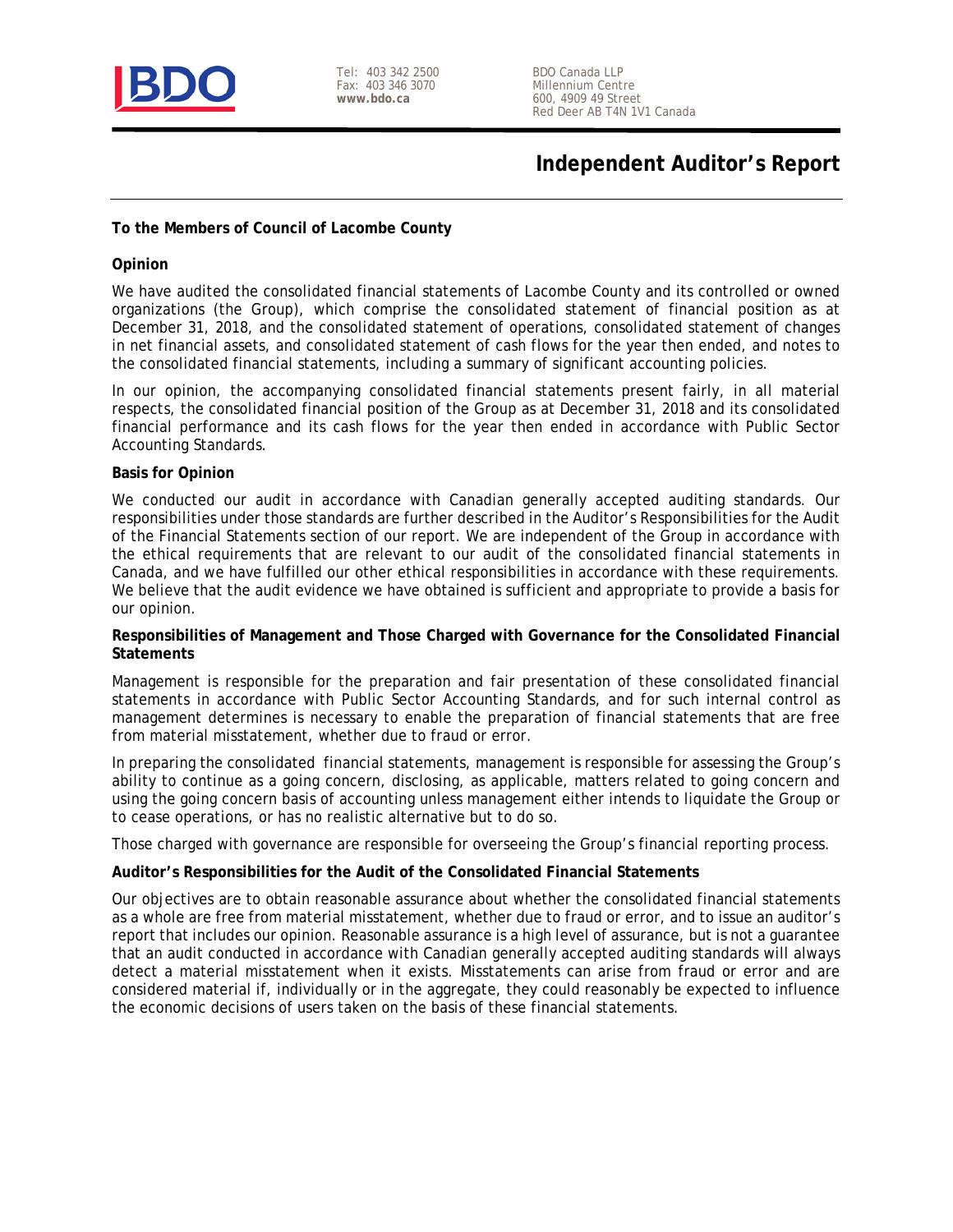# **Independent Auditor's Report - continued**

As part of an audit in accordance with Canadian generally accepted auditing standards, we exercise professional judgment and maintain professional skepticism throughout the audit. We also:

- Identify and assess the risks of material misstatement of the consolidated financial statements, whether due to fraud or error, design and perform audit procedures responsive to those risks, and obtain audit evidence that is sufficient and appropriate to provide a basis for our opinion. The risk of not detecting a material misstatement resulting from fraud is higher than for one resulting from error, as fraud may involve collusion, forgery, intentional omissions, misrepresentations, or the override of internal control.
- Obtain an understanding of internal control relevant to the audit in order to design audit procedures that are appropriate in the circumstances, but not for the purpose of expressing an opinion on the effectiveness of the Group's internal control.
- Evaluate the appropriateness of accounting policies used and the reasonableness of accounting estimates and related disclosures made by management.
- Conclude on the appropriateness of management's use of the going concern basis of accounting and, based on the audit evidence obtained, whether a material uncertainty exists related to events or conditions that may cast significant doubt on the Group's ability to continue as a going concern. If we conclude that a material uncertainty exists, we are required to draw attention in our auditor's report to the related disclosures in the financial statements or, if such disclosures are inadequate, to modify our opinion. Our conclusions are based on the audit evidence obtained up to the date of our auditor's report. However, future events or conditions may cause the Group to cease to continue as a going concern.
- Evaluate the overall presentation, structure and content of the consolidated financial statements, including the disclosures, and whether the consolidated financial statements represent the underlying transactions and events in a manner that achieves fair presentation.
- Obtain sufficient appropriate audit evidence regarding the financial information of the entities or business activities within the Group to express an opinion on the consolidated financial statements. We are responsible for the direction, supervision and performance of the group audit. We remain solely responsible for our audit opinion.

We communicate with those charged with governance regarding, among other matters, the planned scope and timing of the audit and significant audit findings, including any significant deficiencies in internal control that we identify during our audit.

# BDO Canada LLP

Chartered Professional Accountants Red Deer, Alberta April 25, 2019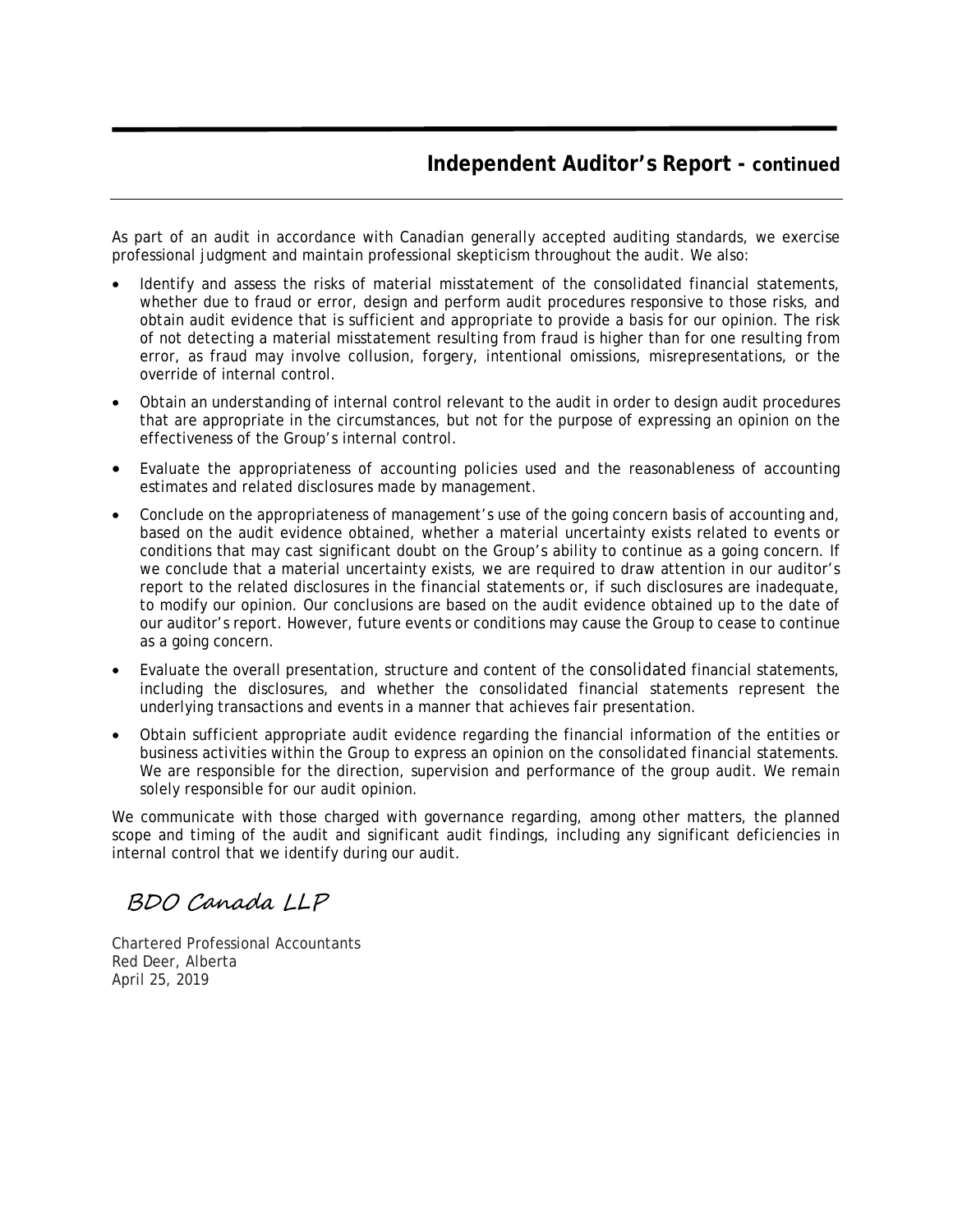| December 31                                                                                                                                                                           | 2018 |                                                                | 2017 |                                                               |
|---------------------------------------------------------------------------------------------------------------------------------------------------------------------------------------|------|----------------------------------------------------------------|------|---------------------------------------------------------------|
|                                                                                                                                                                                       |      |                                                                |      |                                                               |
| <b>Financial assets</b><br>Cash and cash equivalents (Note 1)<br>Investments (Note 2)<br>Taxes receivable (Note 3)<br>Accounts receivable (Note 4)<br>Inventories for resale (Note 5) | \$   | 54,140,959 \$<br>30,359,288<br>685,968<br>5,306,163<br>348,552 |      | 52,739,777<br>27, 237, 755<br>938,757<br>3,013,510<br>393,797 |
|                                                                                                                                                                                       |      | 90,840,930                                                     |      | 84, 323, 596                                                  |
| Liabilities                                                                                                                                                                           |      |                                                                |      |                                                               |
| Accounts payable and accrued liabilities                                                                                                                                              |      | 2,723,822                                                      |      | 4,339,342                                                     |
| Employee benefit obligation (Note 6)                                                                                                                                                  |      | 1,056,189                                                      |      | 1,149,595                                                     |
| Deposit liabilities<br>Deferred revenue (Note 7)                                                                                                                                      |      | 2,233,070<br>7,935,370                                         |      | 1,982,988<br>1,663,483                                        |
|                                                                                                                                                                                       |      | 13,948,451                                                     |      | 9,135,408                                                     |
| Net financial assets                                                                                                                                                                  |      | 76,892,479                                                     |      | 75, 188, 188                                                  |
| Non-financial assets                                                                                                                                                                  |      |                                                                |      |                                                               |
| Tangible capital assets (Note 8)<br>Prepaid expenses and inventories of supplies (Note 9)                                                                                             |      | 302,861,948<br>6,508,585                                       |      | 309,902,324<br>6,471,420                                      |
|                                                                                                                                                                                       |      |                                                                |      |                                                               |
|                                                                                                                                                                                       |      | 309,370,533                                                    |      | 316, 373, 744                                                 |
| <b>Accumulated surplus (Note 10)</b>                                                                                                                                                  |      | $$386,263,012 \ $391,561,932$                                  |      |                                                               |
| Contingencies and commitments (Note 19)                                                                                                                                               |      |                                                                |      |                                                               |

# **Lacombe County Consolidated Statement of Financial Position**

**Liability for contaminated sites** (Note 20) **Funds held in trust** (Note 21)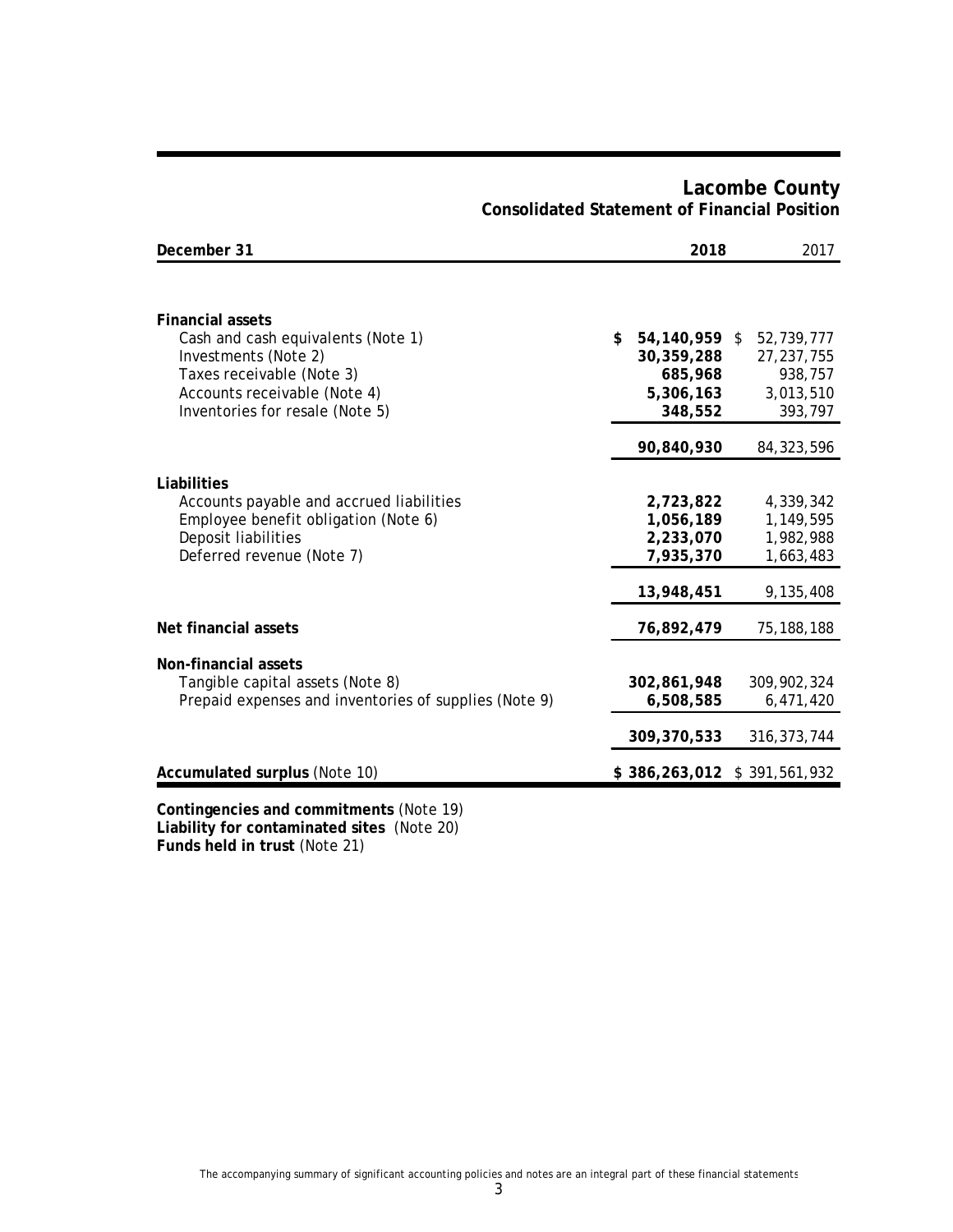**Lacombe County Consolidated Statement of Operations**

|                                                        | <b>Budget</b>            |                                           |                         |
|--------------------------------------------------------|--------------------------|-------------------------------------------|-------------------------|
| For the year ended December 31                         | 2018                     | 2018                                      | 2017                    |
|                                                        |                          |                                           |                         |
|                                                        |                          |                                           |                         |
|                                                        |                          |                                           |                         |
| Revenues                                               | \$                       |                                           |                         |
| Taxation - net (Note 12)<br>Taxation - other (Note 13) | 30,373,530 \$<br>815,000 | 30,345,536 \$<br>1,200,484                | 28,648,815<br>1,027,676 |
| Government transfers (Note 14)                         | 11,704,100               | 1,961,352                                 | 4,254,469               |
|                                                        |                          |                                           |                         |
| Sales, user charges and costs recovered                | 1,628,850                | 1,872,135                                 | 1,850,635               |
| Sales to other governments                             | 736,450                  | 804,557                                   | 907,560                 |
| Permits, licenses, fines, penalties and rentals        | 561,470                  | 915,086                                   | 514,115                 |
| Interest, royalties and patronage allocations          | 1,280,220                | 1,720,259                                 | 1,474,608               |
| Gain on sale of tangible capital assets                |                          | 1,316,666                                 | 1,996,801               |
| Contributed assets                                     |                          | 120,990                                   | 2,514,930               |
| Development levies                                     | 1,363,690                | 2,846,100                                 | 73,855                  |
| Other                                                  | 31,510                   | 442,000                                   | 68,116                  |
|                                                        |                          |                                           |                         |
|                                                        | 48,494,820               | 43,545,165                                | 43,331,580              |
|                                                        |                          |                                           |                         |
| <b>Expenditures (Note 15)</b>                          |                          |                                           |                         |
| General government                                     | 5,638,717                | 5,562,031                                 | 5,228,359               |
| Protective services                                    | 2,475,913                | 2,216,822                                 | 2,069,421               |
| Transportation services                                | 30,778,748               | 29,920,513                                | 29,095,701              |
| <b>Environmental services</b>                          | 7,423,657                | 2,592,678                                 | 2,456,030               |
| Cemetery                                               | 72,570                   | 53,695                                    | 53,026                  |
| Social and family services                             | 573,460                  | 445,172                                   | 570,692                 |
| Recreation and cultural services                       | 2,523,499                | 2,606,226                                 | 4,623,407               |
| Planning and development                               | 1,351,490                | 1,099,112                                 | 1,137,837               |
| Agriculture services                                   | 1,244,723                | 1,081,204                                 | 1,144,172               |
| Write-down of tangible capital assets                  |                          | 3,095,363                                 | 956,784                 |
| Loss on sale of tangible capital assets                |                          | 171,269                                   | 119,874                 |
|                                                        |                          |                                           |                         |
|                                                        | 52,082,777               | 48,844,085                                | 47,455,303              |
|                                                        |                          |                                           |                         |
|                                                        |                          |                                           |                         |
| Deficiency of revenue over                             |                          |                                           |                         |
| expenditures                                           | (3, 587, 957)            | (5, 298, 920)                             | (4, 123, 723)           |
|                                                        |                          |                                           |                         |
| Accumulated surplus, beginning of year                 | 391,561,932              | 391,561,932                               | 395,685,655             |
|                                                        |                          |                                           |                         |
|                                                        |                          |                                           |                         |
| Accumulated surplus, end of year                       |                          | \$387,973,975 \$386,263,012 \$391,561,932 |                         |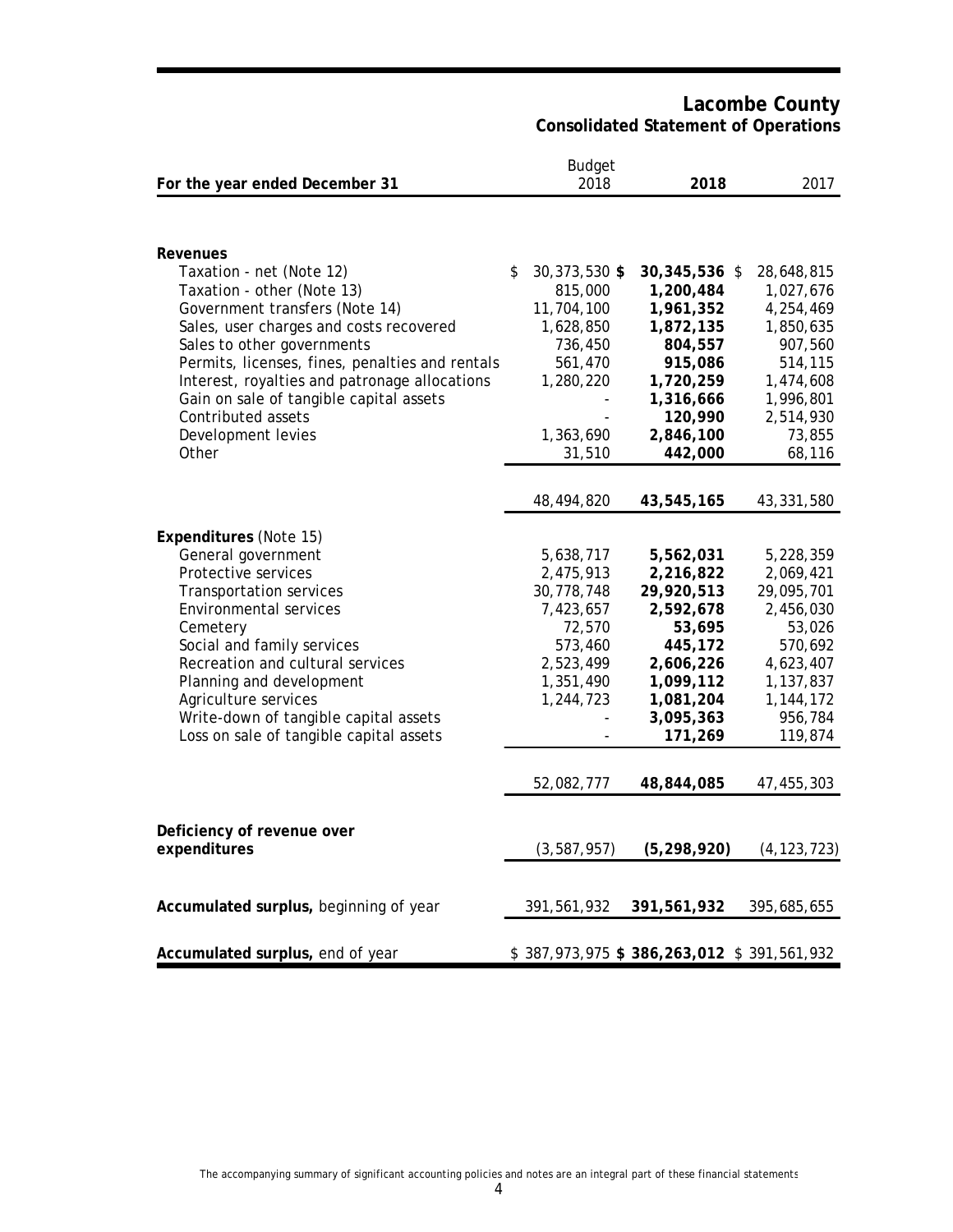# **Lacombe County Consolidated Statement of Change in Net Financial Assets**

| For the year ended December 31                                               | <b>Budget</b><br>2018  | 2018                     | 2017                        |
|------------------------------------------------------------------------------|------------------------|--------------------------|-----------------------------|
|                                                                              |                        |                          |                             |
| Deficiency of revenue over expenditures                                      | \$<br>$(3,587,957)$ \$ | $(5, 298, 920)$ \$       | (4, 123, 723)               |
| Acquisition of tangible capital assets                                       | (28, 932, 360)         | (19, 134, 368)           | (14, 925, 520)              |
| Acquisition of contributed assets<br>Amortization of tangible capital assets | 22,836,247             | (120, 990)<br>22,836,247 | (2, 514, 930)<br>22,610,830 |
| Gain on sale of tangible capital assets                                      |                        | (1,316,666)              | (1,996,801)                 |
| Loss on sale of tangible capital assets                                      |                        | 171,269                  | 119,874                     |
| Proceeds on sale of tangible capital assets                                  | 1,105,790              | 1,509,521                | 2,234,729                   |
| Write-downs of tangible capital assets                                       |                        | 3,095,363                | 956,784                     |
| Change in prepaid expenses and inventory                                     | (8, 578, 280)          | 1,741,456                | 2,361,243                   |
| of supplies                                                                  | (37, 400)              | (37, 165)                | 103,620                     |
| Net change in net financial assets                                           | (8,615,680)            | 1,704,291                | 2,464,863                   |
| Net financial assets, beginning of year                                      | 75,188,188             | 75,188,188               | 72,723,325                  |
| Net financial assets, end of year                                            | \$<br>66,572,508 \$    | 76,892,479 \$            | 75, 188, 188                |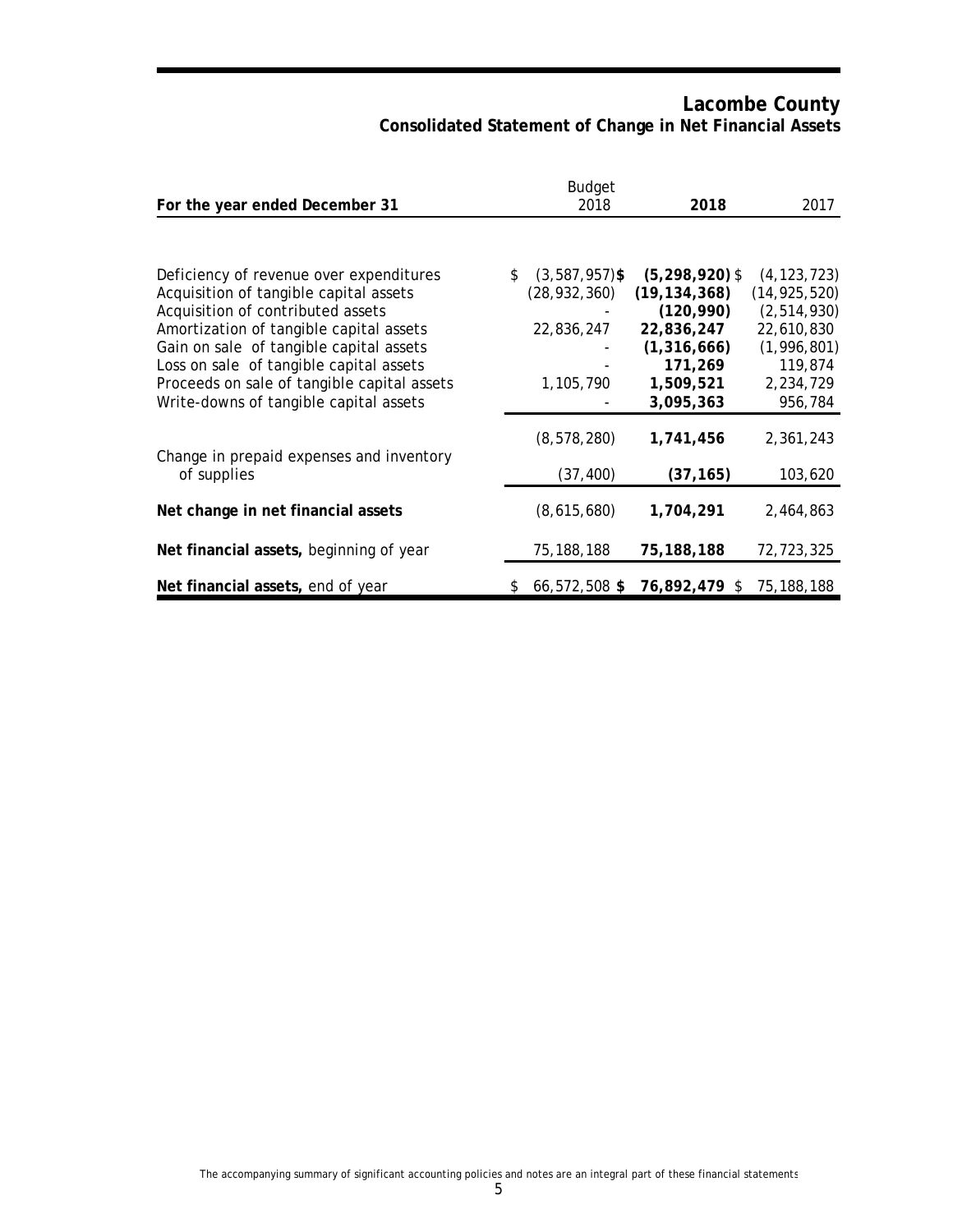### **Lacombe County Consolidated Statement of Cash Flows**

| For the year ended December 31                                                                                                                                                                                                                                                            | 2018<br>2017                                                                                                                                                                                                     |  |
|-------------------------------------------------------------------------------------------------------------------------------------------------------------------------------------------------------------------------------------------------------------------------------------------|------------------------------------------------------------------------------------------------------------------------------------------------------------------------------------------------------------------|--|
| <b>Operating transactions</b><br>Excess (deficiency) of revenue over expenditures<br>Items not involving cash<br>Contributed assets<br>Amortization<br>Gain on disposal of tangible capital assets<br>Write-down of tangible capital asset<br>Loss on disposal of tangible capital assets | \$<br>$(5,298,920)$ \$<br>(4, 123, 723)<br>(120, 990)<br>(2, 514, 930)<br>22,836,247<br>22,610,830<br>(1, 316, 666)<br>(1, 996, 801)<br>3,095,363<br>956,784<br>171,269<br>119,874                               |  |
| Changes in non-cash operating balances<br>Taxes receivable<br>Accounts receivable<br>Inventories for resale<br>Prepaid expenses and inventories of supplies<br>Accounts payable and accrued liabilities<br>Employee benefit obligation<br>Deposit liabilities<br>Deferred revenue         | 252,789<br>(150, 532)<br>(2, 292, 653)<br>3,746,908<br>45,245<br>23,414<br>(37, 165)<br>103,620<br>(1,615,520)<br>(2, 472, 196)<br>(81, 353)<br>(93, 406)<br>250,082<br>(158, 947)<br>(2, 176, 129)<br>6,271,887 |  |
| <b>Capital transactions</b><br>Acquisition of tangible capital assets<br>Proceeds on sale of tangible capital assets                                                                                                                                                                      | 22, 147, 562<br>13,886,819<br>(19, 134, 368)<br>(14, 925, 520)<br>1,509,521<br>2,234,729                                                                                                                         |  |
| Investing transactions<br>Increase of investments<br>Restricted cash balances                                                                                                                                                                                                             | (17,624,847)<br>(12,690,791)<br>(3, 121, 533)<br>(679, 587)<br>(6, 521, 968)<br>2,335,076<br>(9,643,501)<br>1,655,489                                                                                            |  |
| Net change in cash and cash equivalents                                                                                                                                                                                                                                                   | (5, 120, 786)<br>2,851,517                                                                                                                                                                                       |  |
| Cash and cash equivalents, beginning of year                                                                                                                                                                                                                                              | 49,093,306<br>46,241,789                                                                                                                                                                                         |  |
| Cash and cash equivalents, end of year                                                                                                                                                                                                                                                    | 43,972,520 \$ 49,093,306<br>\$                                                                                                                                                                                   |  |
| Cash and cash equivalents is comprised of:<br>Cash and cash equivalents<br>Less: restricted (Note 1)                                                                                                                                                                                      | 54,140,959 \$<br>52,739,777<br>\$<br>(10, 168, 439)<br>(3,646,471)                                                                                                                                               |  |
|                                                                                                                                                                                                                                                                                           | 43,972,520 \$ 49,093,306<br>\$                                                                                                                                                                                   |  |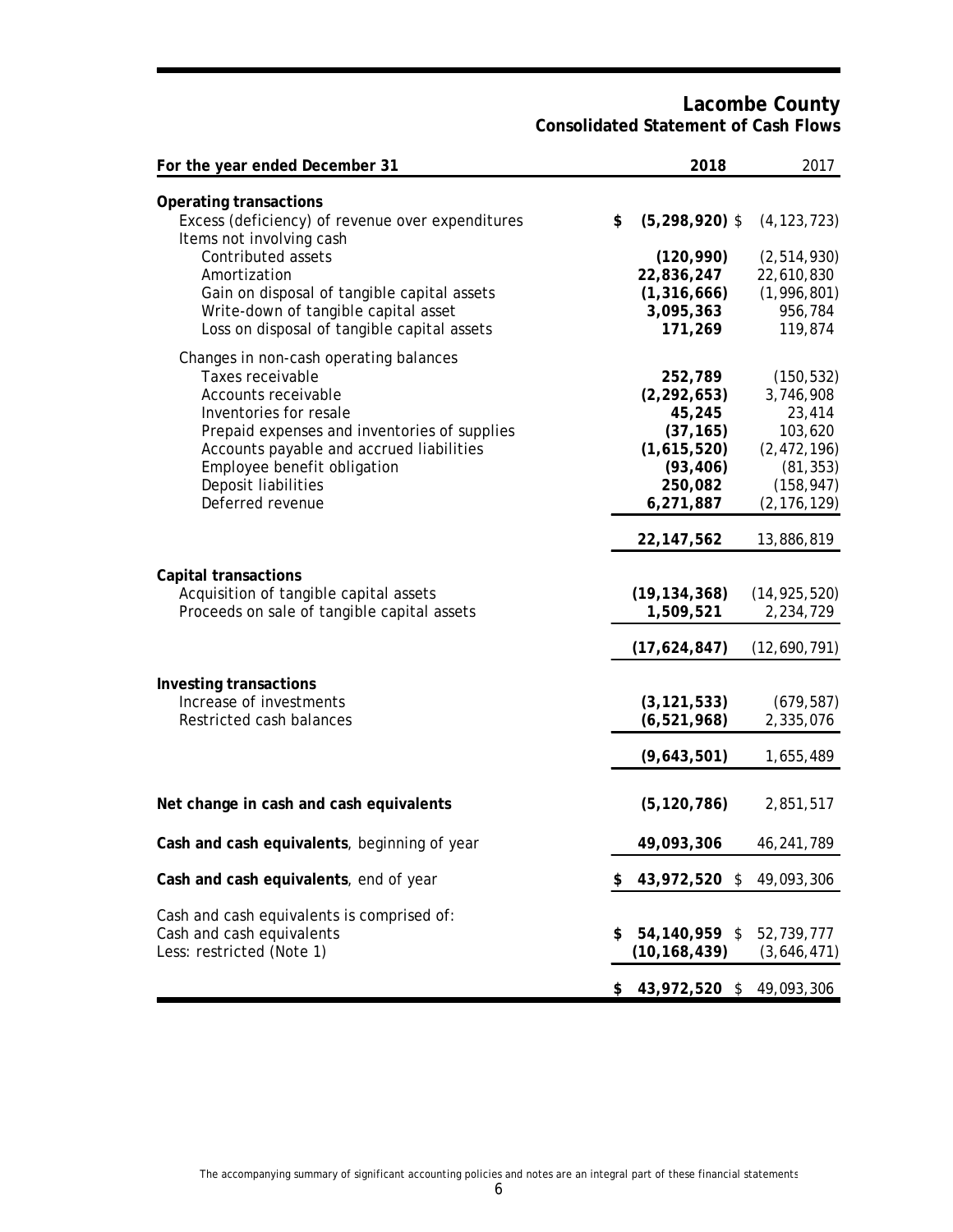## **Lacombe County Summary of Significant Accounting Policies**

**December 31, 2018**

| Management's<br>Responsibility for the<br><b>Financial Statements</b> | The consolidated financial statements of the County are the<br>responsibility of management. They have been prepared in accordance<br>with Canadian generally accepted accounting principles established by<br>the Public Sector Accounting Board of the Chartered Professional<br>Accountants of Canada.                                                                                                                                                                                                                                                                                                            |
|-----------------------------------------------------------------------|----------------------------------------------------------------------------------------------------------------------------------------------------------------------------------------------------------------------------------------------------------------------------------------------------------------------------------------------------------------------------------------------------------------------------------------------------------------------------------------------------------------------------------------------------------------------------------------------------------------------|
| <b>Basis of Consolidation</b>                                         | The financial statement reflect the assets, liabilities, revenue and<br>expenses of all municipal organizations, committees and Boards which<br>are owned or controlled by the County.                                                                                                                                                                                                                                                                                                                                                                                                                               |
|                                                                       | The following entities have been proportionately consolidated:                                                                                                                                                                                                                                                                                                                                                                                                                                                                                                                                                       |
|                                                                       | City of Lacombe Shared Fire Fund<br>50%<br>Town of Bentley Shared Fire Fund<br>50%<br>Town of Blackfalds Shared Fire Fund<br>50%<br>Town of Eckville Shared Fire Fund<br>50%<br>50%<br>Village of Alix Shared Fire Fund<br>50%<br>Village of Clive Shared Fire Fund                                                                                                                                                                                                                                                                                                                                                  |
| Cash and Cash<br>Equivalents                                          | Management considers all highly liquid investments with a maturity of 3<br>months or less at acquisition to be cash equivalents.                                                                                                                                                                                                                                                                                                                                                                                                                                                                                     |
| Investments                                                           | Investments are recorded at cost unless there has been a decline in the<br>market value which is other than temporary in nature in which case the<br>investments are written down to market value.                                                                                                                                                                                                                                                                                                                                                                                                                   |
| <b>Inventory for Resale</b>                                           | Inventory for resale includes land and bridge materials. Land held for<br>resale is recorded at lower of cost or net realizable value.<br>Cost<br>includes costs for land acquisition and improvements required to<br>prepare the land for servicing such as clearing, stripping and leveling<br>charges. Related development costs incurred to provide infrastructure<br>such as water and wastewater services, roads, sidewalks and street<br>lighting are recorded as physical assets under their respective function.<br>Bridge materials inventory is recorded at the lower of cost or net<br>realizable value. |
| <b>Inventory of Supplies</b>                                          | Inventories of materials and supplies for consumption are valued at the<br>lower of cost or replacement cost.                                                                                                                                                                                                                                                                                                                                                                                                                                                                                                        |
| <b>Inventory of Gravel</b>                                            | Inventories of gravel for consumption are valued at the lower of cost or<br>replacement cost. Cost is determined per tonne and includes the raw<br>material, extraction, crushing, transportation and reclamation costs.                                                                                                                                                                                                                                                                                                                                                                                             |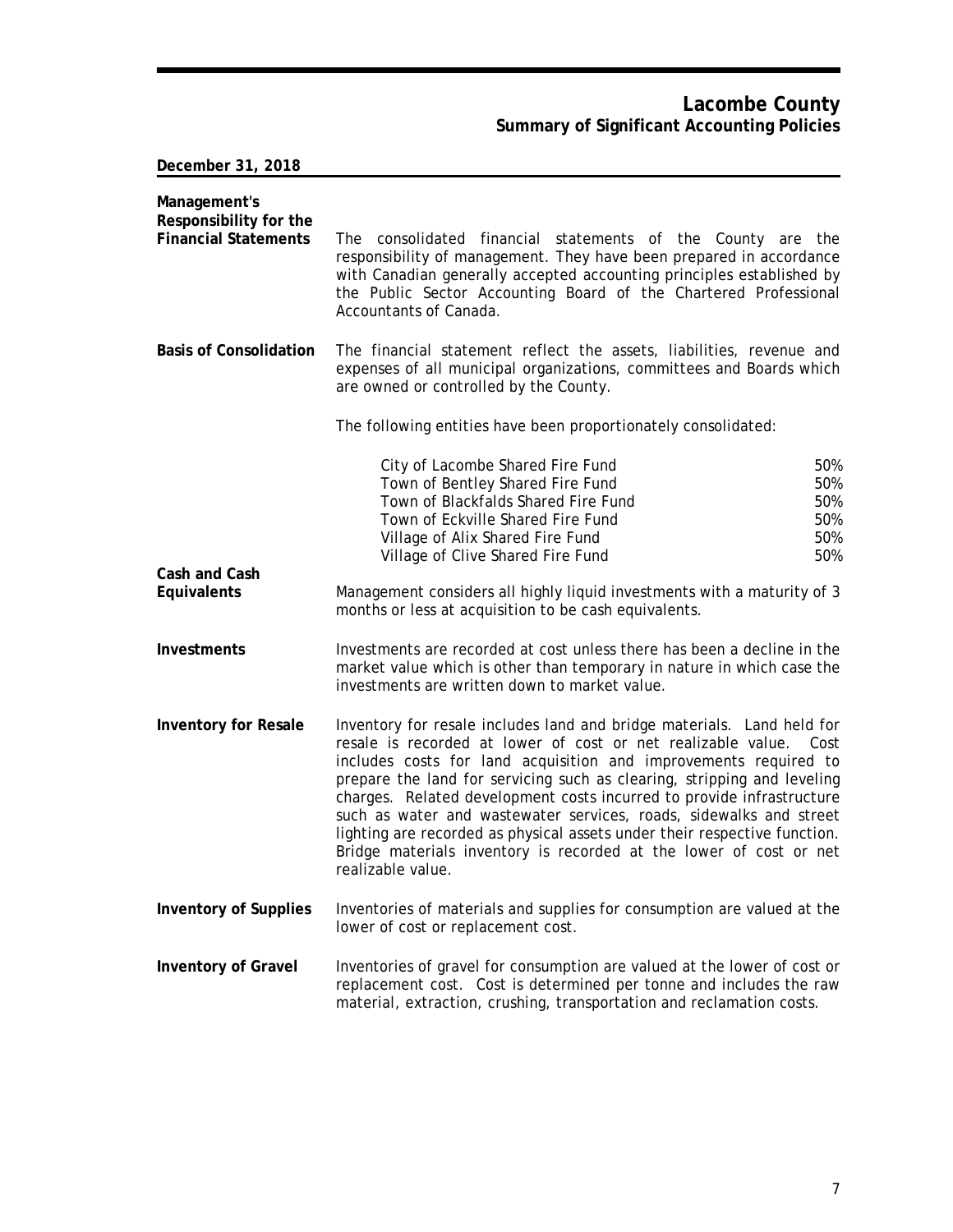### **Lacombe County Summary of Significant Accounting Policies**

### **December 31, 2018**

| <b>Tangible Capital</b><br><b>Assets</b>                                               | Tangible capital assets are recorded at cost less accumulated<br>amortization.<br>acquisition or construction of the tangible capital asset including<br>transportation costs, installation costs, design and engineering fees,<br>legal fees and site preparation costs. Contributed tangible capital<br>assets are recorded at fair value at the time of the donation, with a<br>corresponding amount recorded as revenue. Amortization is recorded<br>on a straight-line basis over the estimated life of the tangible capital<br>asset commencing once the asset is available for productive use as<br>follows: | Cost includes all costs directly attributable to                                                                                           |
|----------------------------------------------------------------------------------------|---------------------------------------------------------------------------------------------------------------------------------------------------------------------------------------------------------------------------------------------------------------------------------------------------------------------------------------------------------------------------------------------------------------------------------------------------------------------------------------------------------------------------------------------------------------------------------------------------------------------|--------------------------------------------------------------------------------------------------------------------------------------------|
|                                                                                        | Land improvements<br><b>Buildings</b><br>Roads<br><b>Bridges</b><br>Machinery and equipment<br>Water infrastructure<br>Sewer infrastructure<br><b>Vehicles</b>                                                                                                                                                                                                                                                                                                                                                                                                                                                      | 20 to 25 years<br>4 to 50 years<br>20 to 40 years<br>22 to 87 years<br>5 to 50 years<br>23 to 47 years<br>17 to 75 years<br>10 to 20 years |
| <b>Excess Collections and</b><br>Under-levies                                          | Excess collections arise from the difference between the actual levy<br>made to cover each requisition and the actual amount requisitioned.<br>If the actual levy exceeds the requisition, the excess collection is<br>accrued as a liability and as a reduction in property tax revenue.<br>Requisition tax rates in the subsequent year are adjusted for any<br>excess collections                                                                                                                                                                                                                                |                                                                                                                                            |
| <b>Collection of Taxes on</b><br><b>Behalf of Other Taxation</b><br><b>Authorities</b> | The County collects taxation revenue on behalf of other entities. Such<br>levies, other revenues, expenses, assets and liabilities with respect to<br>the operations of entities are not reflected in these financial<br>statements.<br>The entities the County collects taxation revenue on behalf of are:<br>Alberta School Foundation Fund<br>Lacombe Foundation                                                                                                                                                                                                                                                 |                                                                                                                                            |
| <b>Trust Funds</b>                                                                     | Trust funds held in trust by the County, and their related operations,<br>are not included in these financial statements. The financial activity                                                                                                                                                                                                                                                                                                                                                                                                                                                                    |                                                                                                                                            |

and position of the trust funds are reported separately.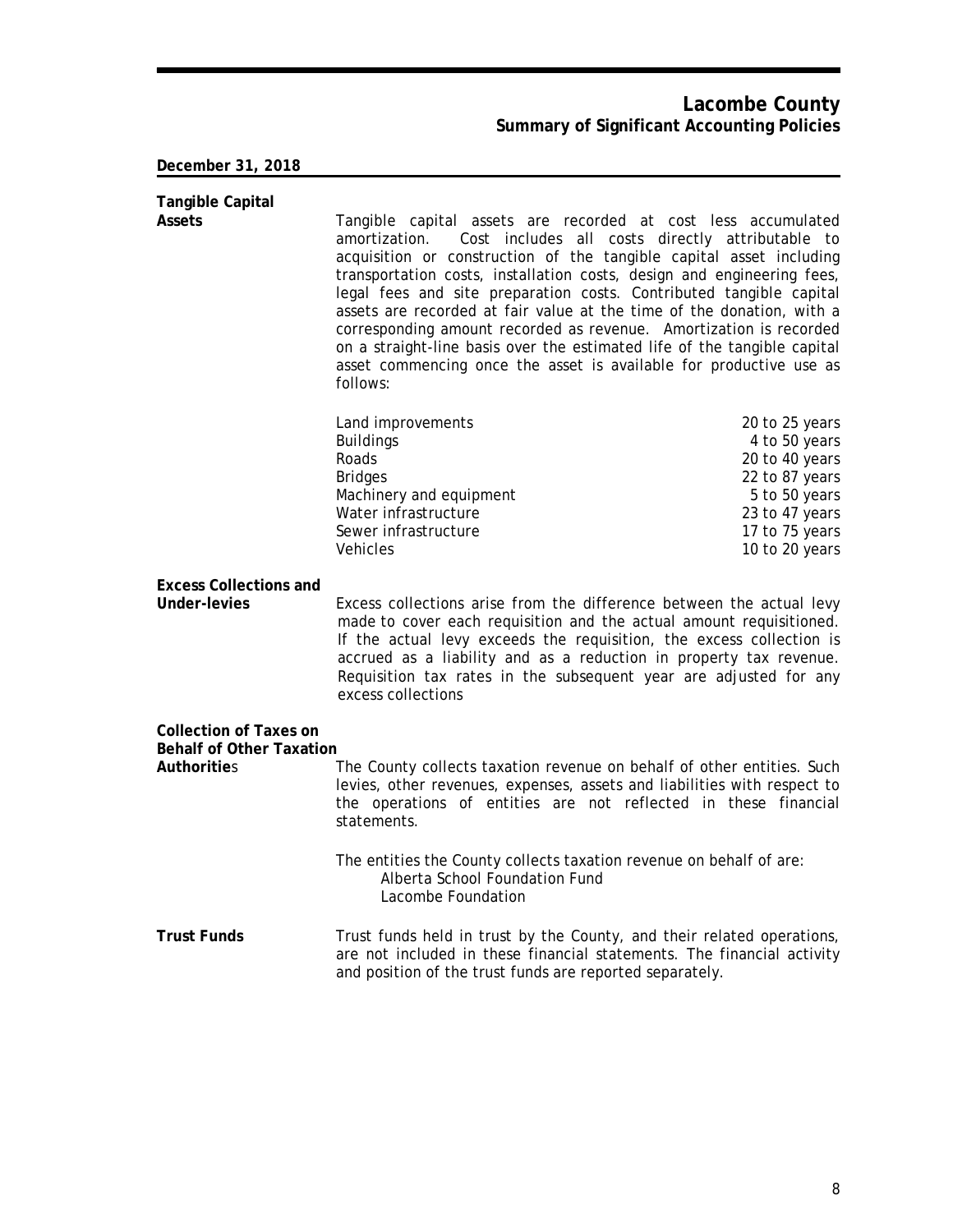## **Lacombe County Summary of Significant Accounting Policies**

**December 31, 2018**

| <b>Retirement Benefits and</b><br><b>Other Employee</b> |                                                                                                                                                                                                                                                                                                                                                                                                                                                                                                                                                                                                                                                                                                                                                                                                           |
|---------------------------------------------------------|-----------------------------------------------------------------------------------------------------------------------------------------------------------------------------------------------------------------------------------------------------------------------------------------------------------------------------------------------------------------------------------------------------------------------------------------------------------------------------------------------------------------------------------------------------------------------------------------------------------------------------------------------------------------------------------------------------------------------------------------------------------------------------------------------------------|
| <b>Benefit Plans</b>                                    | The County's contributions due during the period to its multi-employer<br>defined benefit plan are expensed as incurred.                                                                                                                                                                                                                                                                                                                                                                                                                                                                                                                                                                                                                                                                                  |
| <b>Deferred Revenue</b>                                 | Funds received for specific purposes which are externally restricted by<br>legislation, regulation or agreement and are not available for general<br>municipal purposes are accounted for as deferred revenue on the<br>consolidated statement of financial position.<br>The revenue is<br>recognized in the consolidated statement of operations in the year in<br>which it is used for the specified purpose.                                                                                                                                                                                                                                                                                                                                                                                           |
| <b>Government Transfers</b>                             | Government transfers, which include legislative grants, are recognized<br>in the financial statements in the period in which events giving rise to<br>the transfers occur, providing the transfers are authorized, any<br>eligibility criteria have been met, and reasonable estimates of the<br>amount can be made.                                                                                                                                                                                                                                                                                                                                                                                                                                                                                      |
| <b>Revenue Recognition</b>                              | Taxes are recognized as revenue in the year they are levied.                                                                                                                                                                                                                                                                                                                                                                                                                                                                                                                                                                                                                                                                                                                                              |
|                                                         | Charges for sewer and water usage are recorded as user fees.<br>Connection fee revenues are recognized when the connection has been<br>established.                                                                                                                                                                                                                                                                                                                                                                                                                                                                                                                                                                                                                                                       |
|                                                         | Conditional grant revenue is recognized to the extent the conditions<br>imposed on it have been fulfilled. Unconditional grant revenue is<br>recognized when monies are receivable.                                                                                                                                                                                                                                                                                                                                                                                                                                                                                                                                                                                                                       |
|                                                         | Grants for the acquisition of tangible capital assets are recognized in<br>the period in which eligible expenditures are made.                                                                                                                                                                                                                                                                                                                                                                                                                                                                                                                                                                                                                                                                            |
|                                                         | Sales of service and other revenue is recognized on an accrual basis.                                                                                                                                                                                                                                                                                                                                                                                                                                                                                                                                                                                                                                                                                                                                     |
| Use of Estimates                                        | The preparation of financial statements in accordance with Canadian<br>public sector accounting standards requires management to make<br>estimates and assumptions that affect the reported amounts of assets<br>and liabilities at the date of the financial statements, and the reported<br>amounts of revenues and expenses during the reporting period. Actual<br>results could differ from management's best estimates as additional<br>information becomes available in the future.                                                                                                                                                                                                                                                                                                                 |
| Liability for<br><b>Contaminated Sites</b>              | A contaminated site is a site at which substances occur in<br>concentrations that exceed the maximum acceptable amounts under an<br>environmental standard. Sites that are currently in productive use are<br>only considered a contaminated site if an unexpected event results in<br>contamination. A liability for remediation of contaminated sites is<br>recognized when the organization is directly responsible or accepts<br>responsibility; it is expected that future economic benefits will be<br>given up; and a reasonable estimate of the amount can be made. The<br>liability includes all costs directly attributable to the remediation<br>activities including post remediation operations, maintenance and<br>monitoring. The liability is recorded at net of any expected recoveries. |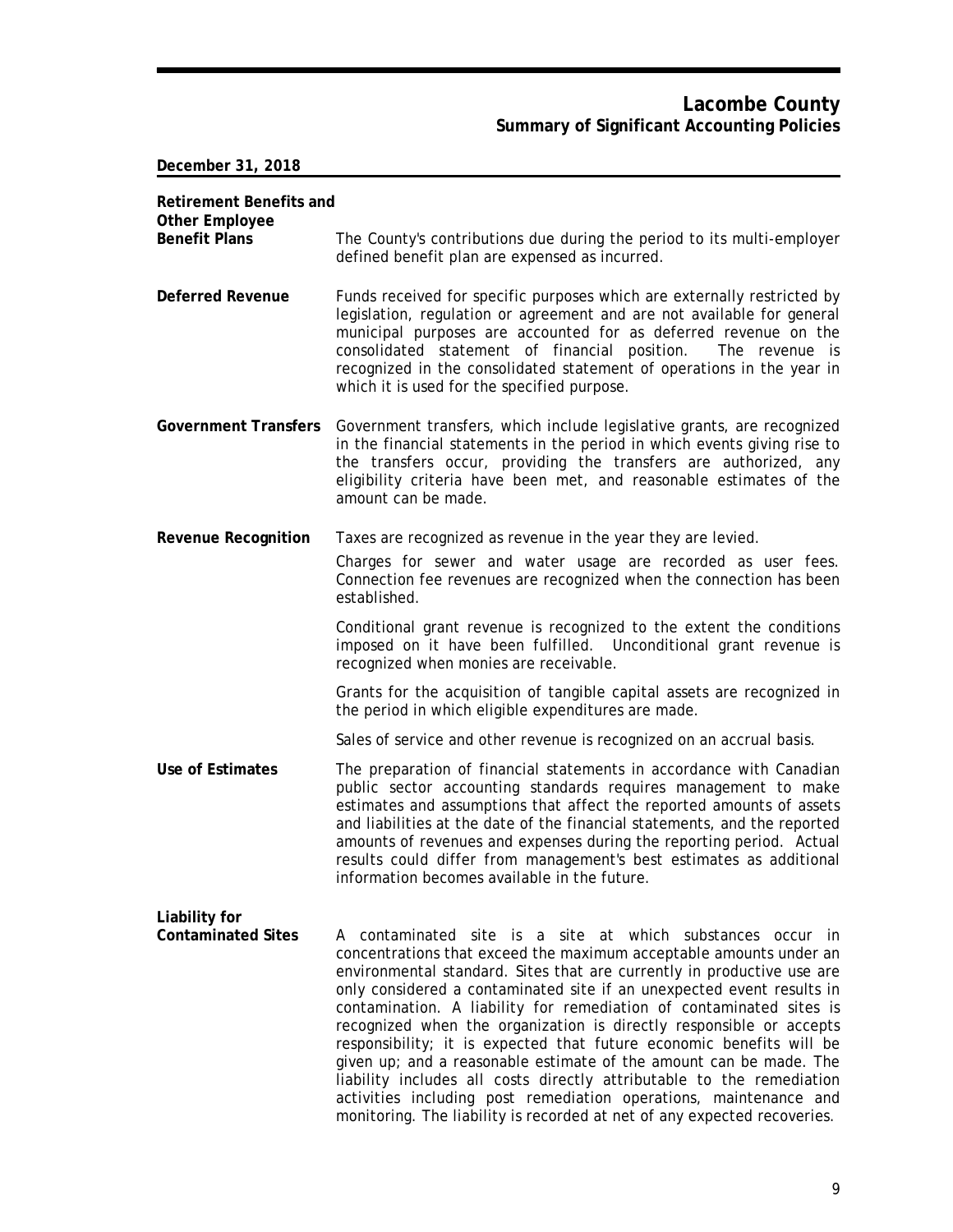#### December 31, 2018

| 1. | <b>Cash and Cash Equivalents</b>                                                                  |   |                          |                         |
|----|---------------------------------------------------------------------------------------------------|---|--------------------------|-------------------------|
|    |                                                                                                   |   | 2018                     | 2017                    |
|    | Current account (bank prime less 1.85%)<br>GIC investments with interest rates varying from 0.65% | S | $(12, 817)$ \$           | 552,125                 |
|    | to 4.47% and maturing in 2019<br>Security deposits                                                |   | 51,957,506<br>2,196,270  | 50,232,740<br>1,954,912 |
|    |                                                                                                   |   | 54,140,959 \$ 52,739,777 |                         |

The County has an undrawn line of credit with a limit of \$15 million that carries an interest rate of prime less 0.50%. The line of credit is secured by a general lien on County assets. As at December 31, 2018 the prime rate was 3.95% (2017- 3.20%)

Included in the above amounts are the following amounts that are externally restricted. Externally restricted amounts include amounts received from the Province of Alberta and Government of Canada as conditional grants held exclusively for specific future projects, amounts held in lieu of reserve lands, and deposit liabilities repayable to third parties upon satisfactory completion of the terms of the specific development agreement.

|                                                                            | 2018                                       | 2017                                    |
|----------------------------------------------------------------------------|--------------------------------------------|-----------------------------------------|
| Municipal Sustainability Initiative<br>ACP<br>Other<br>Deposit liabilities | 7,782,059<br>146,297<br>7.013<br>2,233,070 | 1,636,191<br>27,122<br>170<br>1,982,988 |
|                                                                            | $10,168,439$ \$                            | 3,646,471                               |

| 2. | <b>Investments</b>                                                                                                                                                                                 |    |                                   |                                |  |
|----|----------------------------------------------------------------------------------------------------------------------------------------------------------------------------------------------------|----|-----------------------------------|--------------------------------|--|
|    |                                                                                                                                                                                                    |    | 2018                              | 2017                           |  |
|    | Stripped coupons, residual bonds and accrual notes<br>purchased at discounts yielding effective annual rates<br>of 1.81% to 4.25% to maturity at cost<br>Estimated accrued interest<br>AMFC shares | S. | 29,158,597 \$<br>1,200,511<br>180 | 26,045,962<br>1,191,613<br>180 |  |
|    |                                                                                                                                                                                                    |    | 30,359,288 \$ 27,237,755          |                                |  |

The market value of the County's marketable securities was \$30,304,799 (2017 - \$27,275,076).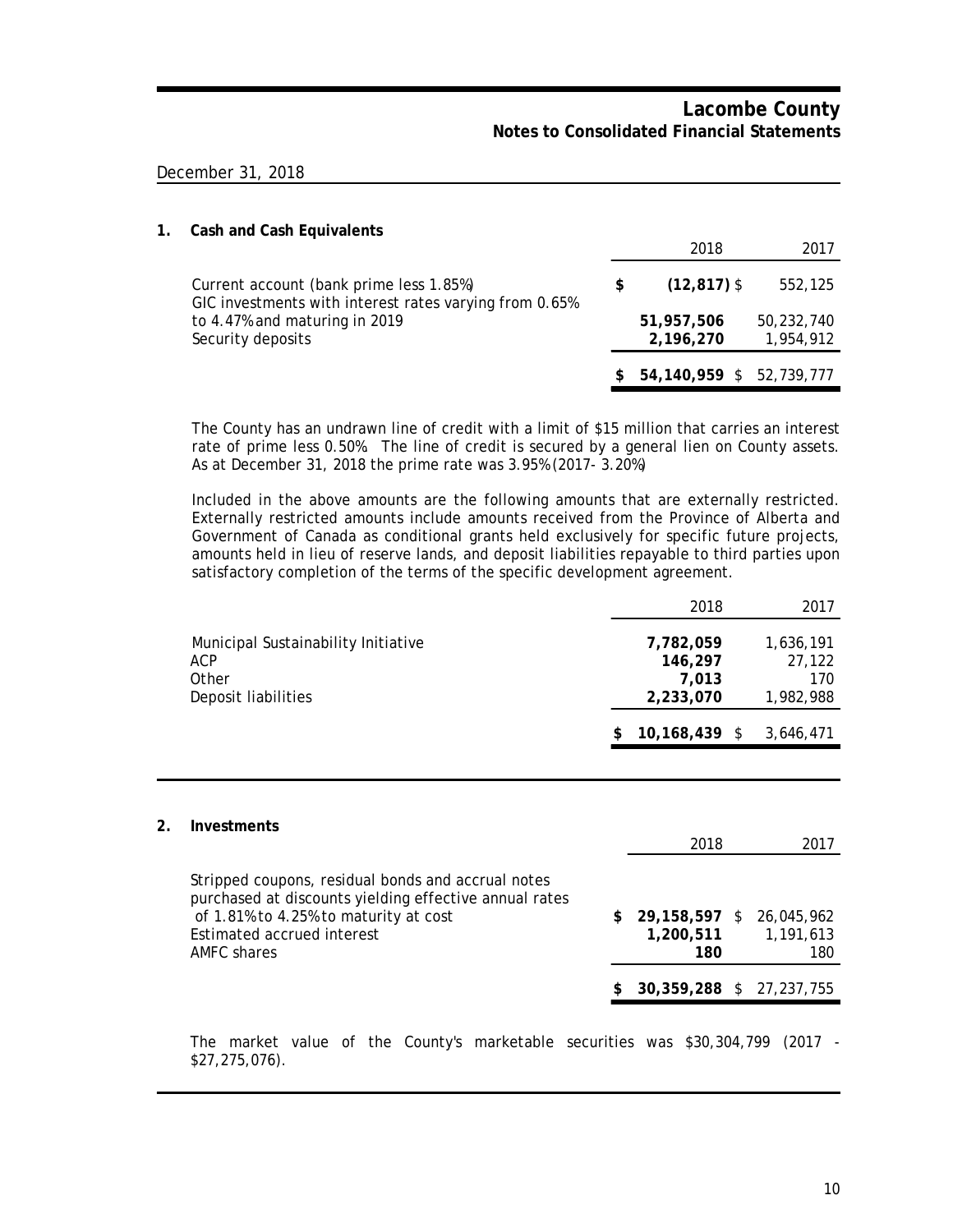### December 31, 2018

## **3. Taxes Receivable**

|                                                                            | 2018                          | 2017                    |
|----------------------------------------------------------------------------|-------------------------------|-------------------------|
| Current taxes and grants in place<br>Non-current taxes and grants in place | \$<br>$812,515$ \$<br>535,654 | 905,035<br>710,939      |
| Allowance for doubtful accounts                                            | 1,348,169<br>(662, 201)       | 1,615,974<br>(677, 217) |
|                                                                            | \$<br>685,968 \$              | 938,757                 |
|                                                                            |                               |                         |

#### **4. Accounts Receivable**

Included in accounts receivable is \$618,315 (2017 - \$682,725) in development levies receivable. The development levies are receivable over either five or ten years and yield interest at 5% and 5.5% per year, respectively. The receivables are secured by a caveat on the title of the land to be developed.

#### **5. Inventories for Resale**

|                                          |    | 2018              | 2017           |
|------------------------------------------|----|-------------------|----------------|
| Bridge materials<br>Land held for resale | \$ | 347,645 \$<br>907 | 392,890<br>907 |
|                                          | S  | 348,552 \$        | 393,797        |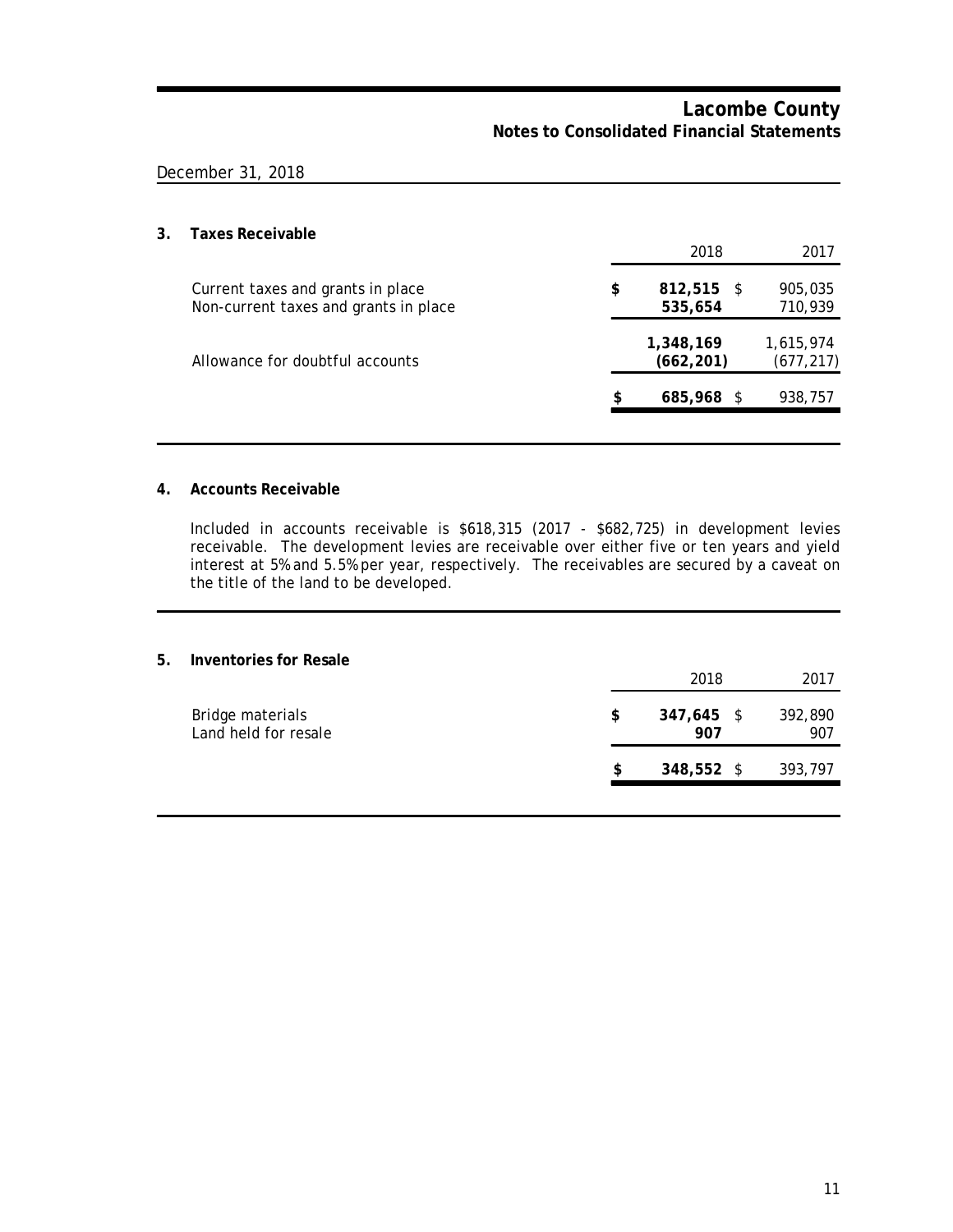December 31, 2018

#### **6. Employee Benefit Obligation**

|                                              |    | 2018                     | 2017               |
|----------------------------------------------|----|--------------------------|--------------------|
| Sick leave benefits<br>Vacation and overtime | £. | $500,000$ \$<br>556,189  | 500,000<br>649,595 |
|                                              | S. | $1,056,189$ \$ 1,149,595 |                    |

#### Sick Leave Benefits

Sick leave benefits accumulate at a rate of 1 sick day per month worked to a maximum of 100 days. Employees are entitled to sick leave benefits for the lesser of 90 calendar days or their accrued sick leave balance. After 90 calendar days, eligible employees would be placed on the County's long-term disability plan. Sick leave benefits are not paid out at termination or retirement.

A portion of sick leave benefits that have accumulated to December 31, 2018 are expected to be utilized in future years and the estimated liability has been accrued.

#### Vacation and Overtime

Vacation and overtime consist of amounts that employees are deferring to future years. Employees have either earned the benefits or are entitled to these benefits within the next budgetary year.

#### **7. Deferred Revenue**

|             | Opening<br>balance | Contributions<br>received<br>(returned) | Externally<br>restricted<br>investment<br>income | Revenue<br>recognized | Ending<br>balance |
|-------------|--------------------|-----------------------------------------|--------------------------------------------------|-----------------------|-------------------|
|             |                    |                                         |                                                  |                       |                   |
| ASB         | \$                 | 226,359                                 |                                                  | $(226, 359)$ \$       |                   |
| FGTF        |                    | 570,459                                 |                                                  | (570, 459)            |                   |
| MSI         | 1,636,191          | 6,715,068                               | 95,388                                           | (664,587)             | 7,782,060         |
| <b>FCSS</b> |                    | 290,957                                 |                                                  | (290, 957)            |                   |
| ACP         | 27,122             | 200,000                                 | 1,780                                            | (82, 605)             | 146,297           |
| Other       | 170                | 133,394                                 |                                                  | (126,551)             | 7,013             |
|             | 1,663,483          | 8,136,237                               | 97,168                                           | $(1,961,518)$ \$      | 7,935,370         |

Grants

Under various grant agreements with the Government of Canada and the Province of Alberta, the County is required to account for grants provided and to complete the projects or program in accordance with standards detailed in the various agreements. If these requirements are not adhered to, grants provided will become repayable to the source government. Unexpended funds are repayable to the source government upon final accounting. Funds are deferred until related expenditures under the specific grant agreement have been incurred.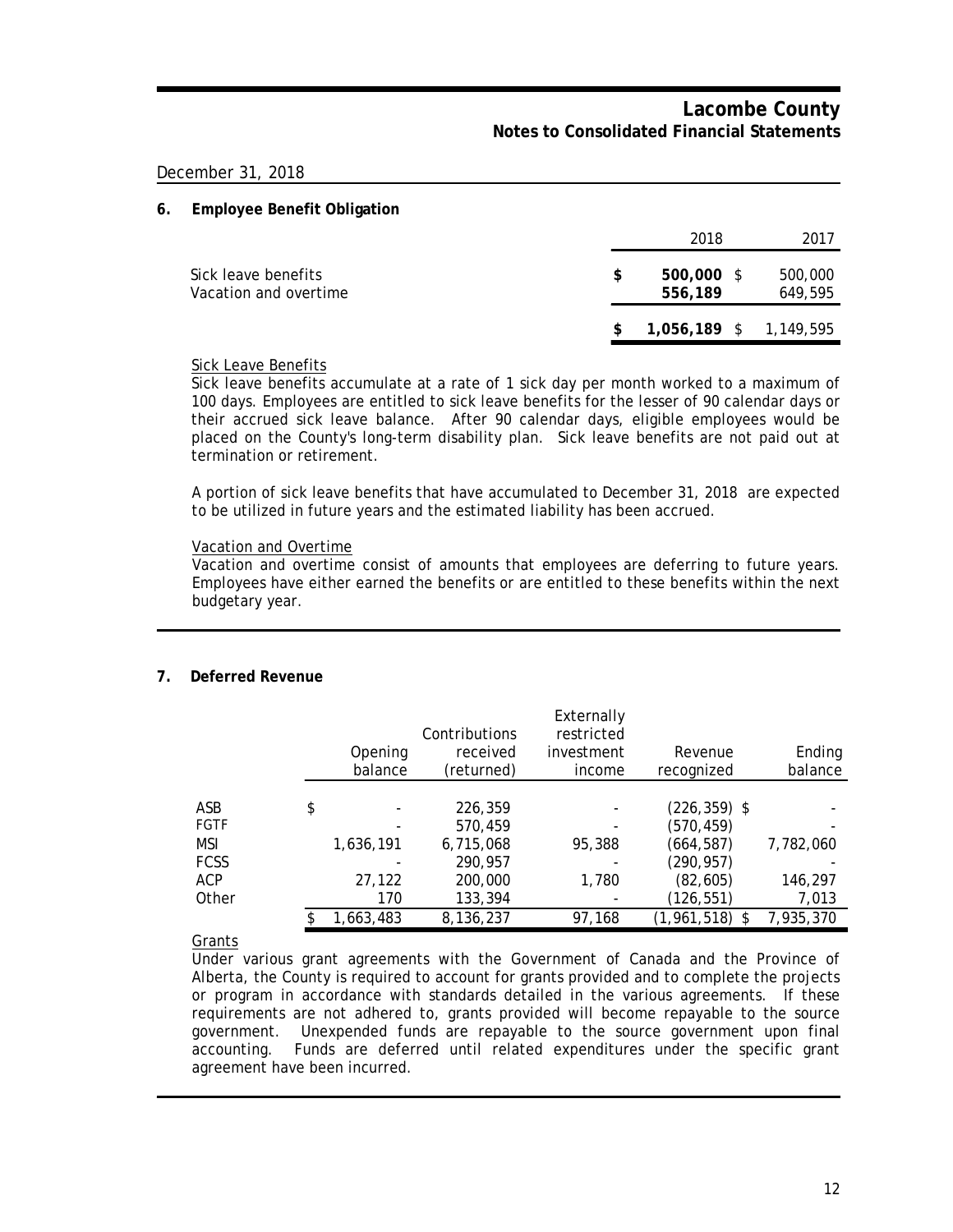December 31, 2018

# **8. Tangible Capital Assets - 2018**

|                                             |                                                       | Land |                   |     |                  |    |                             | Water, Sewer                            |    |                |    |                          |    |                          |               |
|---------------------------------------------|-------------------------------------------------------|------|-------------------|-----|------------------|----|-----------------------------|-----------------------------------------|----|----------------|----|--------------------------|----|--------------------------|---------------|
|                                             |                                                       |      | Land Improvements |     | <b>Buildings</b> |    | Equipment                   | Roads                                   |    | <b>Bridges</b> |    | and Other                |    | Vehicles                 | Total         |
| Cost, beginning of                          |                                                       |      |                   |     |                  |    |                             |                                         |    |                |    |                          |    |                          |               |
| year                                        | ,594,508<br>\$25,                                     | -S   | 4,599,522         |     | \$21<br>,096,768 | \$ | 18,968,649                  | \$641,032,279                           | \$ | 18,478,590     | \$ | 18,495,555               | -S | 7,408,321                | \$755,674,192 |
| Additions                                   | 128,236                                               |      | 195,918           |     | 15,238           |    | 4,035,823                   | 11,581,624                              |    | 2,911,041      |    | 56,541                   |    | 330,937                  | 19,255,358    |
| Disposals                                   | (35,067)                                              |      |                   |     | (26, 170)        |    | (2,741,960)                 |                                         |    |                |    | $\overline{\phantom{a}}$ |    | (173, 419)               | (2,976,616)   |
| Write-downs                                 |                                                       |      |                   |     |                  |    |                             | (8, 301, 733)                           |    | (279, 282)     |    |                          |    |                          | (8,581,015)   |
| Cost, end of year                           | \$25,687,677                                          | \$   | 4,795,440         |     | \$21,085,836     |    | \$20,262,512                | \$644,312,170                           |    | \$21,110,349   | \$ | 18,552,096               | -S | 7,565,839                | \$763,371,919 |
| Accumulated<br>amortization,                |                                                       |      |                   |     |                  |    |                             |                                         |    |                |    |                          |    |                          |               |
| beginning of year                           | $\boldsymbol{\mathsf{S}}$<br>$\overline{\phantom{0}}$ |      | ,011,146          | \$. | 3,813,024        | S  | 9,406,356                   | \$420,118,103                           | S. | 6,741,927      | -S | , 203, 486               |    | 3,477,826                | \$445,771,868 |
| Amortization                                |                                                       |      | 234,319           |     | 425,990          |    | 2,778,745                   | 18,287,449                              |    | 335,675        |    | 270,113                  |    | 503,956                  | 22,836,247    |
| Disposals                                   |                                                       |      |                   |     | (20, 112)        |    | (2, 475, 267)               |                                         |    |                |    |                          |    | (117, 113)               | (2,612,492)   |
| Write-downs                                 |                                                       |      |                   |     |                  |    |                             | (5, 311, 134)                           |    | (174, 518)     |    |                          |    | $\overline{\phantom{a}}$ | (5, 485, 652) |
| Accumulated<br>amortization, end<br>of year |                                                       |      |                   |     |                  |    |                             |                                         |    |                |    |                          |    |                          |               |
|                                             | - \$                                                  |      | , 245, 465        | \$. | 4,218,902        | S. | 9,709,834                   | \$433,094,418                           | \$ | 6,903,084      |    | ,473,599                 |    | 3,864,669                | \$460,509,971 |
| Net carrying<br>amount, end of year         | \$25,687,677                                          |      | 3,549,975         |     |                  |    | $$16,866,934$ $$10,552,678$ | \$211,217,752 \$14,207,265 \$17,078,497 |    |                |    |                          | -S | 3,701,170                | \$302,861,948 |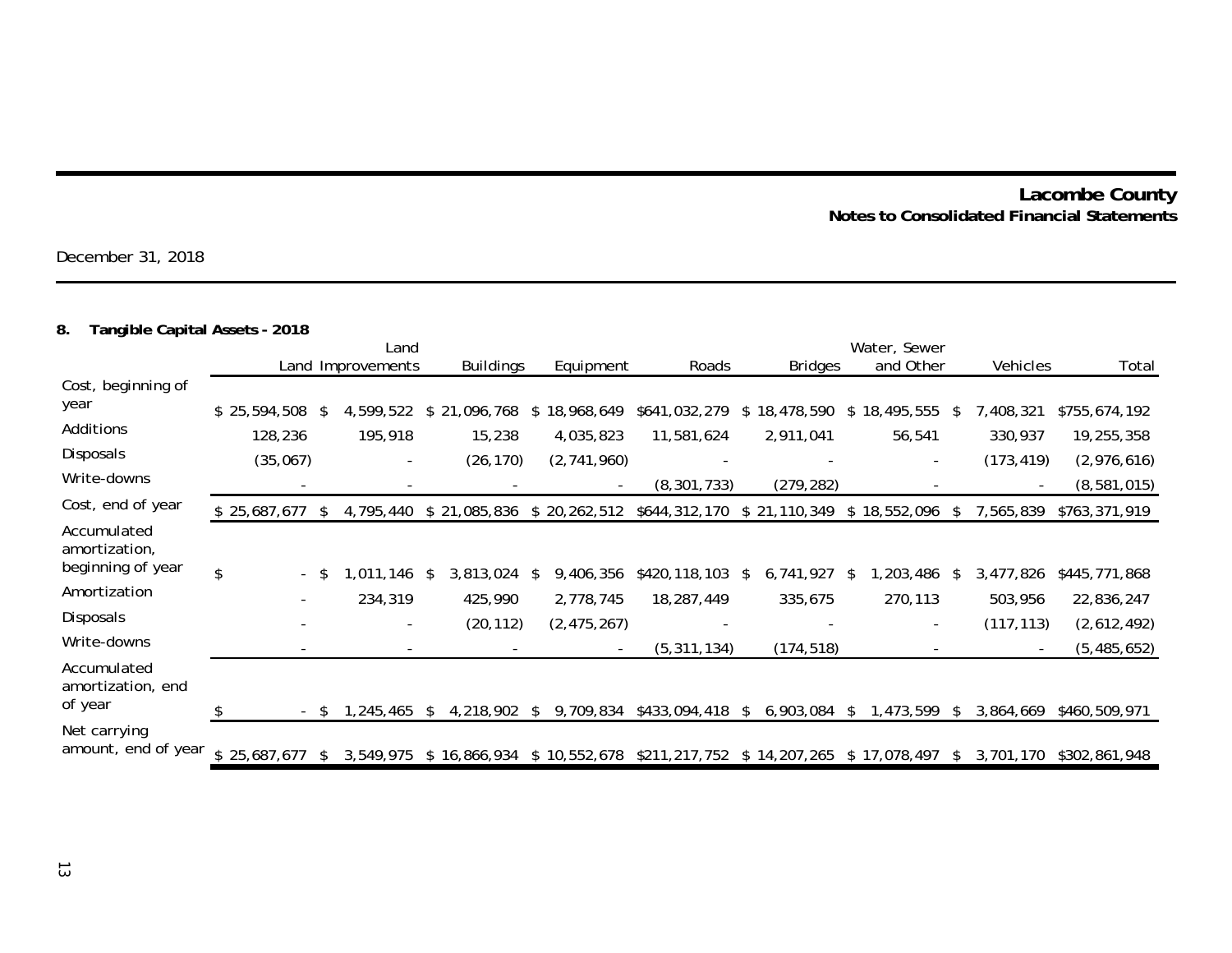December 31, 2018

#### **8. Tangible Capital Assets** (continued) **- 2017**

|                                                   |                           | Land         |                      |                 |                  |    |                         |                            | Water, Sewer |                         |    |                          |    |                                        |                                |
|---------------------------------------------------|---------------------------|--------------|----------------------|-----------------|------------------|----|-------------------------|----------------------------|--------------|-------------------------|----|--------------------------|----|----------------------------------------|--------------------------------|
|                                                   |                           |              | Land Improvements    |                 | <b>Buildings</b> |    | Equipment               | Roads                      |              | <b>Bridges</b>          |    | and other                |    | Vehicles                               | Total                          |
| Cost, beginning of<br>year                        |                           | $\mathbb{S}$ |                      |                 |                  | \$ |                         |                            | \$           |                         | \$ | 18,495,555               | -S |                                        |                                |
| Additions                                         | \$23,061,654<br>2,532,854 |              | 4,389,843<br>209,679 | \$20,858,060    | 238,708          |    | 17,671,115<br>5,916,118 | \$638,060,477<br>5,260,527 |              | 16,417,462<br>2,468,806 |    |                          |    | 7,044,997<br>813,758                   | \$745,999,163<br>17,440,450    |
| Disposals                                         |                           |              |                      |                 |                  |    | (4,618,584)             |                            |              |                         |    | $\overline{\phantom{a}}$ |    | (450, 434)                             | (5,069,018)                    |
| Write-downs                                       |                           |              |                      |                 |                  |    |                         | (2, 288, 725)              |              | (407, 678)              |    |                          |    |                                        | (2,696,403)                    |
| Cost, end of year                                 | \$25,594,508              | -S           | 4,599,522            | \$21,096,768    |                  |    | \$18,968,649            | \$641,032,279              |              | \$18,478,590            |    | \$18,495,555             | \$ | 7,408,321                              | \$755,674,192                  |
| Accumulated<br>amortization,<br>beginning of year |                           |              |                      |                 |                  |    |                         |                            |              |                         |    |                          |    |                                        |                                |
| Amortization                                      | \$                        | - \$         | 791,898              | 3,388,294<br>S  |                  | \$ | 11,368,597              | \$403,159,384              | \$           | 6,768,678 \$            |    | 933,629                  | \$ | 3,201,393                              | \$429,611,873                  |
| Disposals                                         |                           |              | 219,248              |                 | 424,730          |    | 2,521,264               | 18,372,096                 |              | 299,491                 |    | 269,857                  |    | 504,144                                | 22,610,830                     |
| Write-downs                                       |                           |              |                      |                 |                  |    | (4, 483, 505)           | (1, 413, 377)              |              | (326, 242)              |    |                          |    | (227, 711)<br>$\overline{\phantom{a}}$ | (4, 711, 216)<br>(1, 739, 619) |
| Accumulated<br>amortization, end<br>of year       |                           | - \$         | 1,011,146            | 3,813,024<br>S. |                  | S. | 9,406,356               | \$420,118,103              | S.           | 6,741,927               | -S | , 203, 486               | S. | 3,477,826                              | \$445,771,868                  |
| Net carrying<br>amount, end of year               | \$25,594,508              |              | 3,588,376            | \$17,283,744    |                  | \$ | 9,562,293               | \$220,914,176 \$11,736,663 |              |                         |    | \$17,292,069             | S  | 3,930,495                              | \$309,902,324                  |

The net book value of tangible capital assets not being amortized because they are under construction is \$2,864,530 (2017 - \$623,640). \$120,990 (2017 - \$2,514,930) in contributed assets was recognized in the financial statements during the year.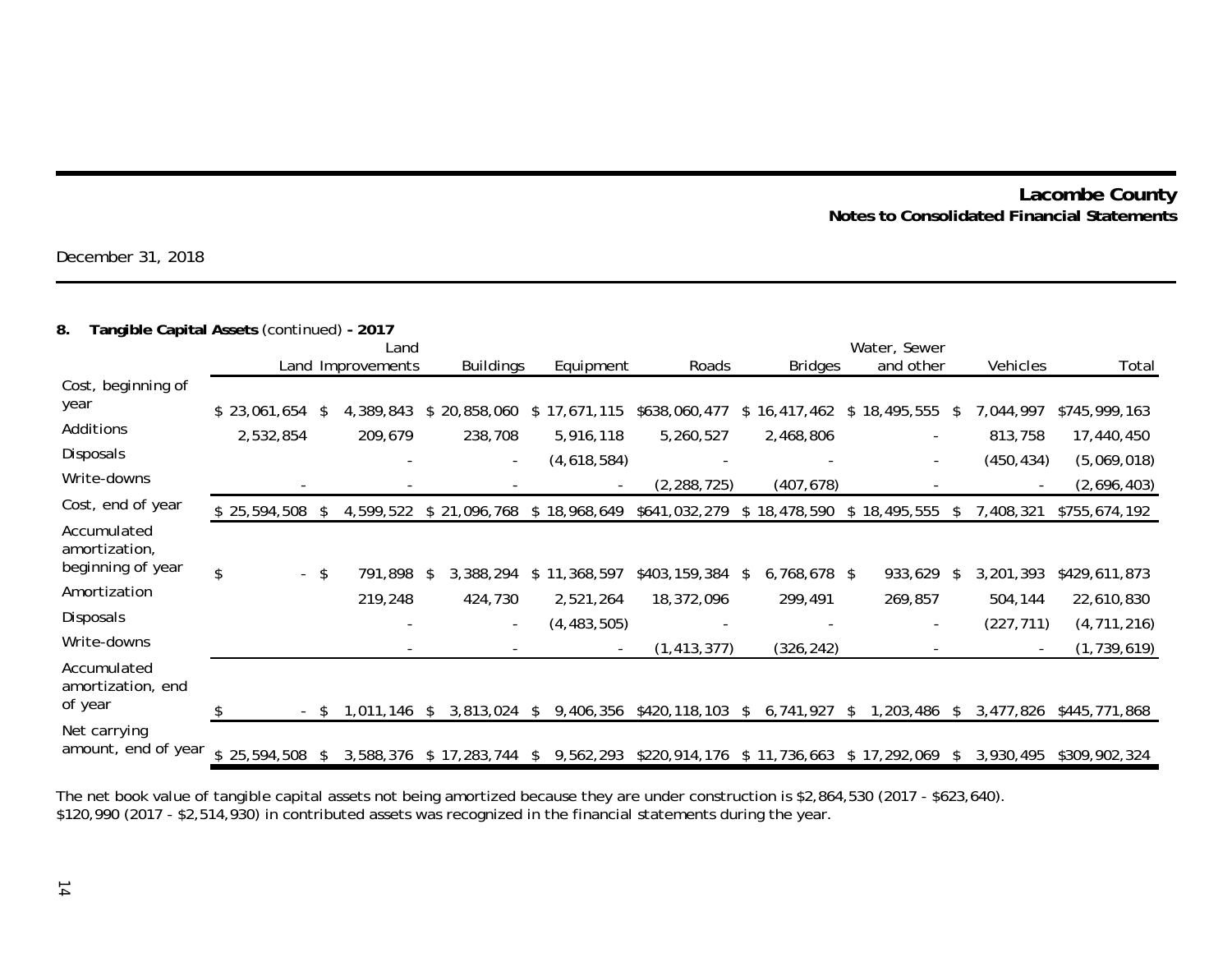# December 31, 2018

## **9. Prepaid Expenses and Inventories of Supplies**

| 2018                                           |     | 2017                                         |
|------------------------------------------------|-----|----------------------------------------------|
| \$1,507,356<br>4,178,140<br>535,709<br>287,380 | S   | 1,432,946<br>4,250,406<br>547,581<br>240,487 |
| \$6,508,585                                    | \$. | 6,471,420                                    |
|                                                |     |                                              |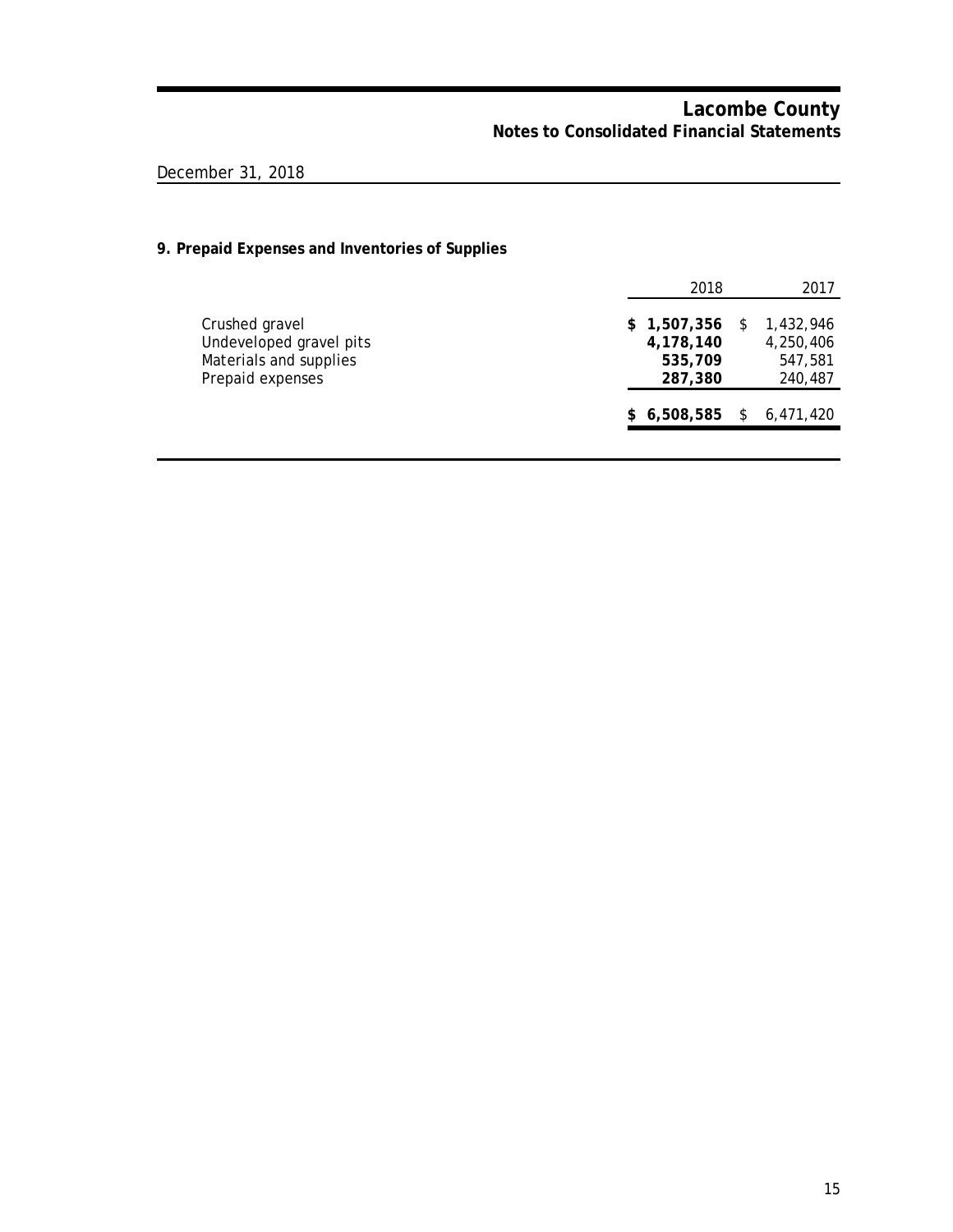### December 31, 2018

| 10. Accumulated Surplus                                                                           |                                       |                                       |
|---------------------------------------------------------------------------------------------------|---------------------------------------|---------------------------------------|
|                                                                                                   | 2018                                  | 2017                                  |
| Equity in tangible capital assets<br>Equity in other non-financial assets<br>Unrestricted surplus | \$302,861,948<br>6,508,585<br>378,618 | \$309,902,324<br>6,471,420<br>378,618 |
|                                                                                                   | 309,749,151                           | 316, 752, 362                         |
| Restricted surplus (Reserves)                                                                     |                                       |                                       |
| Main Road<br>Public Works Equipment                                                               | 18,658,644<br>11,024,152              | 19,698,318<br>10,311,767              |
| <b>Municipal Facilities</b>                                                                       | 788,948                               | 828,920                               |
| <b>Protective Services</b>                                                                        | 4,080,937                             | 3,713,987                             |
| Gravel                                                                                            | 2,478,039                             | 2,278,039                             |
| <b>Subdivision Pavement</b>                                                                       | 3,663,471                             | 3,704,252                             |
| Land Development                                                                                  | 416,437                               | 416,437                               |
| Recreation Capital Assistance                                                                     | 2,161,970                             | 2,197,101                             |
| Funds in Lieu of Reserve Land                                                                     | 1,042,482                             | 1,029,104                             |
| Subdivision Road Development                                                                      | 1,108,321                             | 1,589,867                             |
| Agriculture Equipment                                                                             | 1,036,841                             | 876,823                               |
| Peace Officers Equipment                                                                          | 172,325                               | 259,709                               |
| <b>Disaster Services</b>                                                                          | 500,000                               | 500,000                               |
| Hamlet Street Improvement<br><b>Tax Rate Stabilization</b>                                        | 174,236<br>2,047,000                  | 473,992<br>2,047,000                  |
| <b>Shared Fire Funds</b>                                                                          | 254,851                               | 254,846                               |
| Lake Access                                                                                       | 859,857                               | 859,857                               |
| Hamlet of Mirror Contingency                                                                      | 9,136                                 | 37,458                                |
| Hamlet of Mirror Water                                                                            | 124,656                               | 84,018                                |
| Hamlet of Mirror Sewer                                                                            | 115,052                               | 149,241                               |
| Community Aggregate Levy                                                                          | 3,811,904                             | 3,181,448                             |
| Water - Waste Water                                                                               | 10,144,170                            | 7,545,045                             |
| New Pavement                                                                                      | 846,845                               | 846,845                               |
| Trails                                                                                            | 497,916                               | 539,837                               |
| <b>Bridge</b>                                                                                     | 6,081,050                             | 6,862,941                             |
| Shores Water-Sewer                                                                                | 42,406                                | 42,406                                |
| Slopes Water-Sewer                                                                                | 53,125                                | 53,125                                |
| Operational                                                                                       | 3,751,238                             | 3,855,403                             |
| Cemetery                                                                                          | 297,636                               | 271,776                               |
| Lakeview Estates Water Reserve                                                                    | 42,122                                | 33,979                                |
| <b>Gull Lake Stabilization Reserve</b>                                                            | 228,094                               | 266,029                               |
|                                                                                                   | 76,513,861                            | 74,809,570                            |
|                                                                                                   | \$386,263,012 \$391,561,932           |                                       |

The investment in tangible capital assets represents amounts already spent and invested in infrastructure. The investment in other non-financial assets represents amounts already spent and invested in supplies for future use. Reserve funds represent funds set aside by bylaw or council resolution for specific purposes.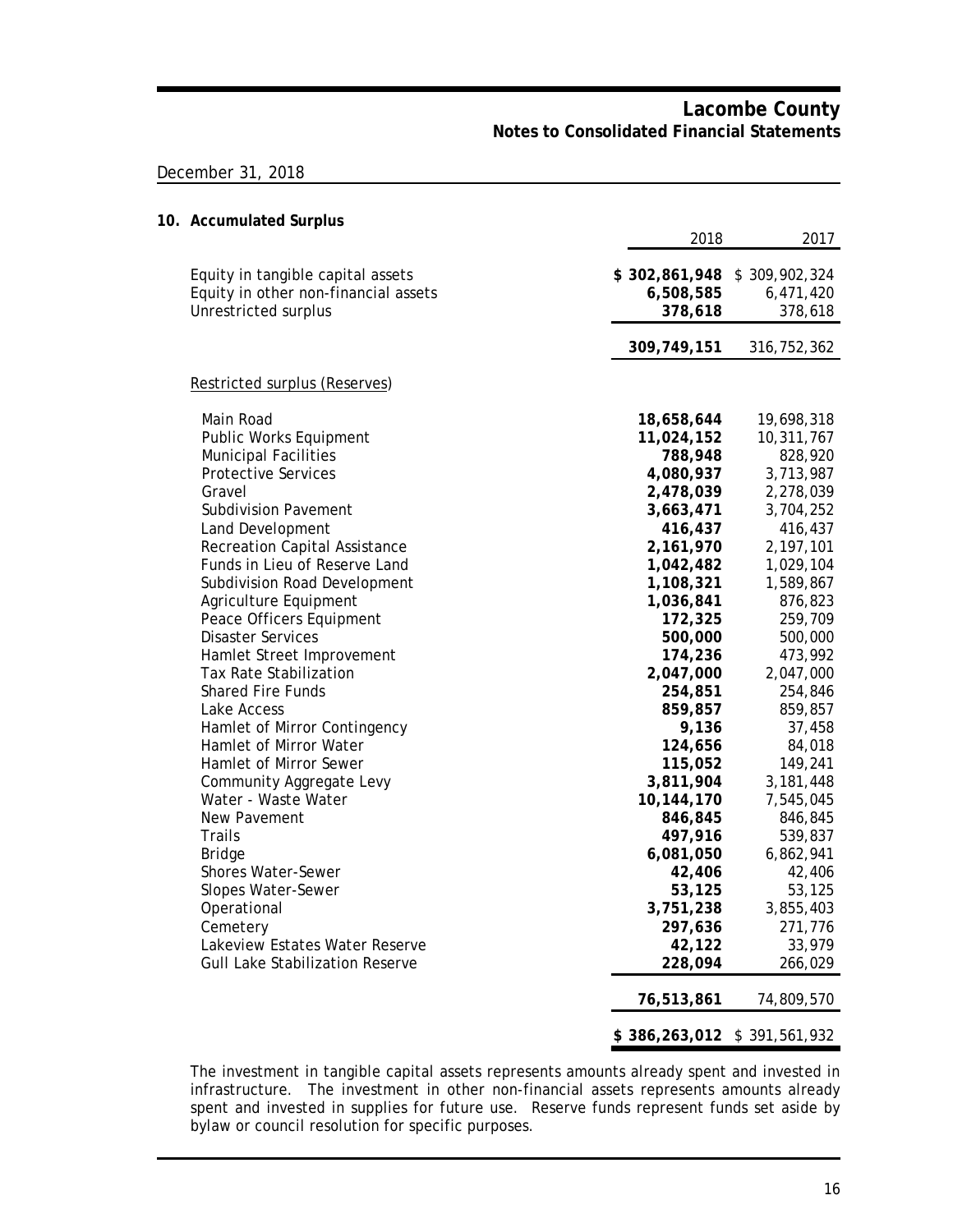December 31, 2018

# **11. Change in Accumulated Surplus**

|                                                 |     |                      | Equity in other non- |                    | Equity in tangible |                    |               |
|-------------------------------------------------|-----|----------------------|----------------------|--------------------|--------------------|--------------------|---------------|
|                                                 |     | Unrestricted surplus | financial assets     | Restricted surplus | capital assets     | 2018               | 2017          |
| Balance, beginning of year                      | \$. | 378,618 \$           | $6,471,420$ \$       | 74,809,570 \$      | 309,902,324 \$     | 391,561,932 \$     | 395,685,655   |
| Excess (deficiency) of<br>revenue over expenses |     | (5, 298, 920)        |                      |                    |                    | (5, 298, 920)      | (4, 123, 723) |
| Operating transfers to<br>restricted surplus    |     | (16, 204, 125)       |                      | 16,204,125         |                    |                    |               |
| Operating transfers from<br>restricted surplus  |     | 1,754,580            |                      | (1, 754, 580)      |                    |                    |               |
| Capital transfers from<br>restricted surplus    |     | 12,745,254           |                      | (12, 745, 254)     |                    |                    |               |
| Acquisition of capital                          |     | (19, 134, 368)       |                      |                    | 19, 134, 368       |                    |               |
| Contributed assets                              |     | (120, 990)           |                      |                    | 120,990            |                    |               |
| Disposals and write-down of<br>assets           |     | 3,459,487            |                      |                    | (3, 459, 487)      |                    |               |
| Amortization                                    |     | 22,836,247           |                      |                    | (22, 836, 247)     |                    |               |
| Change in non-financial<br>assets               |     | (37, 165)            | 37,165               |                    |                    |                    |               |
| Change in current year<br>accumulated surplus   |     | -\$                  | $37,165$ \$          | 1,704,291 \$       | $(7,040,376)$ \$   | $(5, 298, 920)$ \$ | (4, 123, 723) |
| Balance, end of year                            |     | 378,618 \$           | $6,508,585$ \$       | 76,513,861 \$      | 302,861,948 \$     | 386,263,012 \$     | 391,561,932   |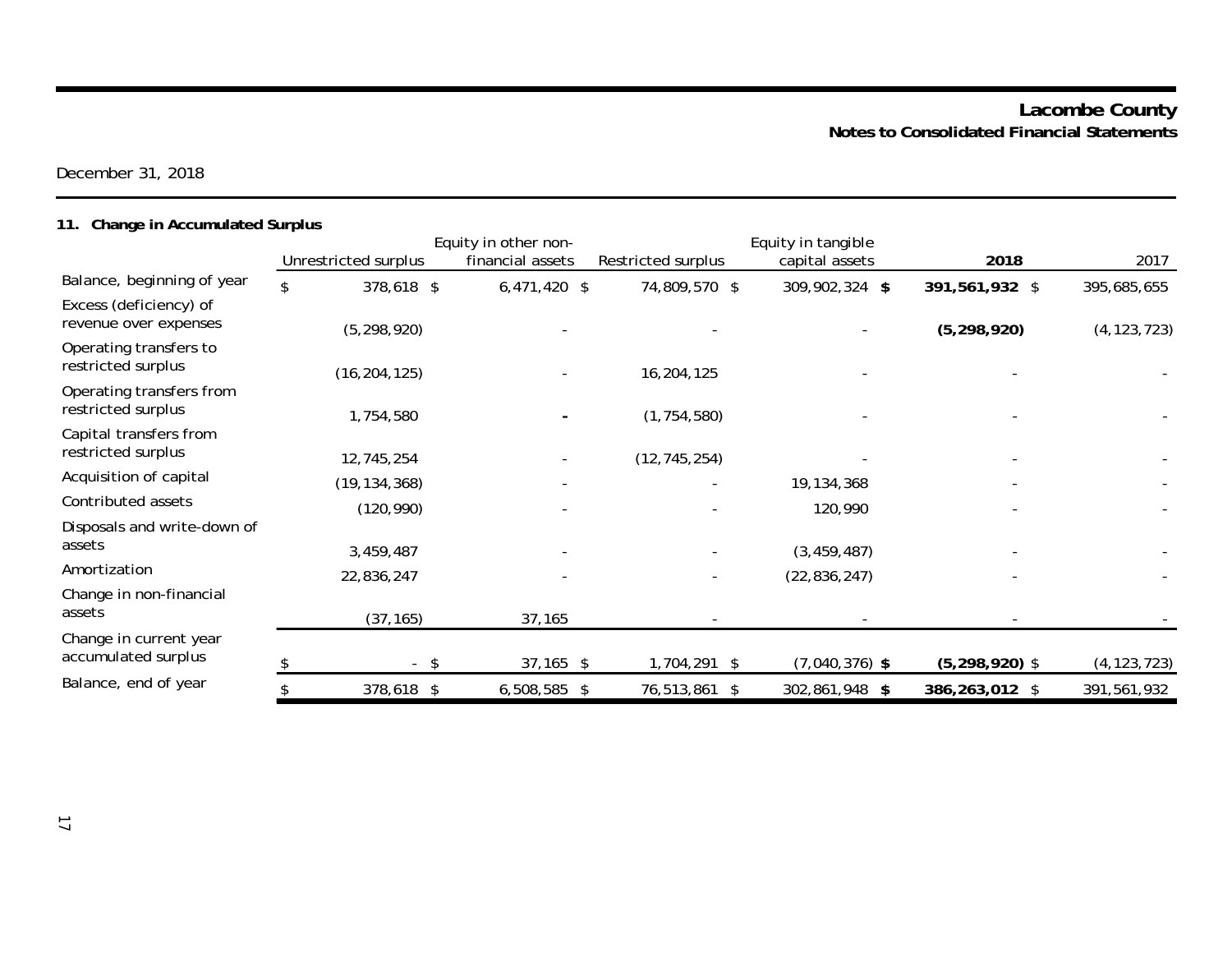#### December 31, 2018

#### **12. Taxation - Net**

|                                                                                                                                               | <b>Budget</b><br>2018                                             | 2018                                                             | 2017                                               |
|-----------------------------------------------------------------------------------------------------------------------------------------------|-------------------------------------------------------------------|------------------------------------------------------------------|----------------------------------------------------|
| Real property<br>Machinery and equipment<br>Linear property<br>Government grants in place of property taxes<br>Designated Industrial Property | 13,343,440<br>\$.<br>75,370<br>6,813,700<br>133,030<br>21,970,930 | $$13,328,960$ \$<br>75,362<br>6,799,510<br>129,729<br>21,902,665 | 19,587,944<br>14, 165, 699<br>6,906,242<br>128,425 |
|                                                                                                                                               | 42,336,470                                                        | 42,236,226                                                       | 40,788,310                                         |
| Requisitions<br>Alberta School Foundation Fund<br>Lacombe Foundation<br>Designated Industrial Property                                        | 11,373,770<br>401,460<br>187,710                                  | 11,338,318<br>401,461<br>150,911                                 | 11,736,052<br>403,443                              |
|                                                                                                                                               | 11,962,940                                                        | 11,890,690                                                       | 12, 139, 495                                       |
| Available for general municipal purposes                                                                                                      | \$30,373,530                                                      | $$30,345,536$ \$                                                 | 28,648,815                                         |

#### **13. Taxation - other**

|                                                       | <b>Budget</b><br>2018    |    | 2018                  | 2017               |
|-------------------------------------------------------|--------------------------|----|-----------------------|--------------------|
| Community Aggregate Payment Levy<br>Well Drilling Tax | \$<br>700.000<br>115,000 | -S | 729,605 \$<br>470,879 | 572,850<br>454,826 |
|                                                       | 815,000                  |    | 1,200,484             | 1,027,676          |

The Community Aggregate Payment Levy is authorized through the Municipal Government Act and established through an approved bylaw. The levy is imposed in respect of all sand and gravel businesses operating in the municipality to raise revenue to be used toward the payment of infrastructure and other costs of the municipality. The amount of revenue generated fluctuates from year to year based upon sand and gravel activity. The levy rate applied is \$0.25 per tonne of sand or gravel hauled to June 30, 2018. The levy rate was increased to \$0.40 per tonne of sand or gravel hauled effective July 1, 2018.

The Well Drilling Equipment Tax is authorized though the Municipal Government Act and established through an approved bylaw. The revenue generated is based upon the amount of well drilling activity from year to year and rates set by Alberta Regulation.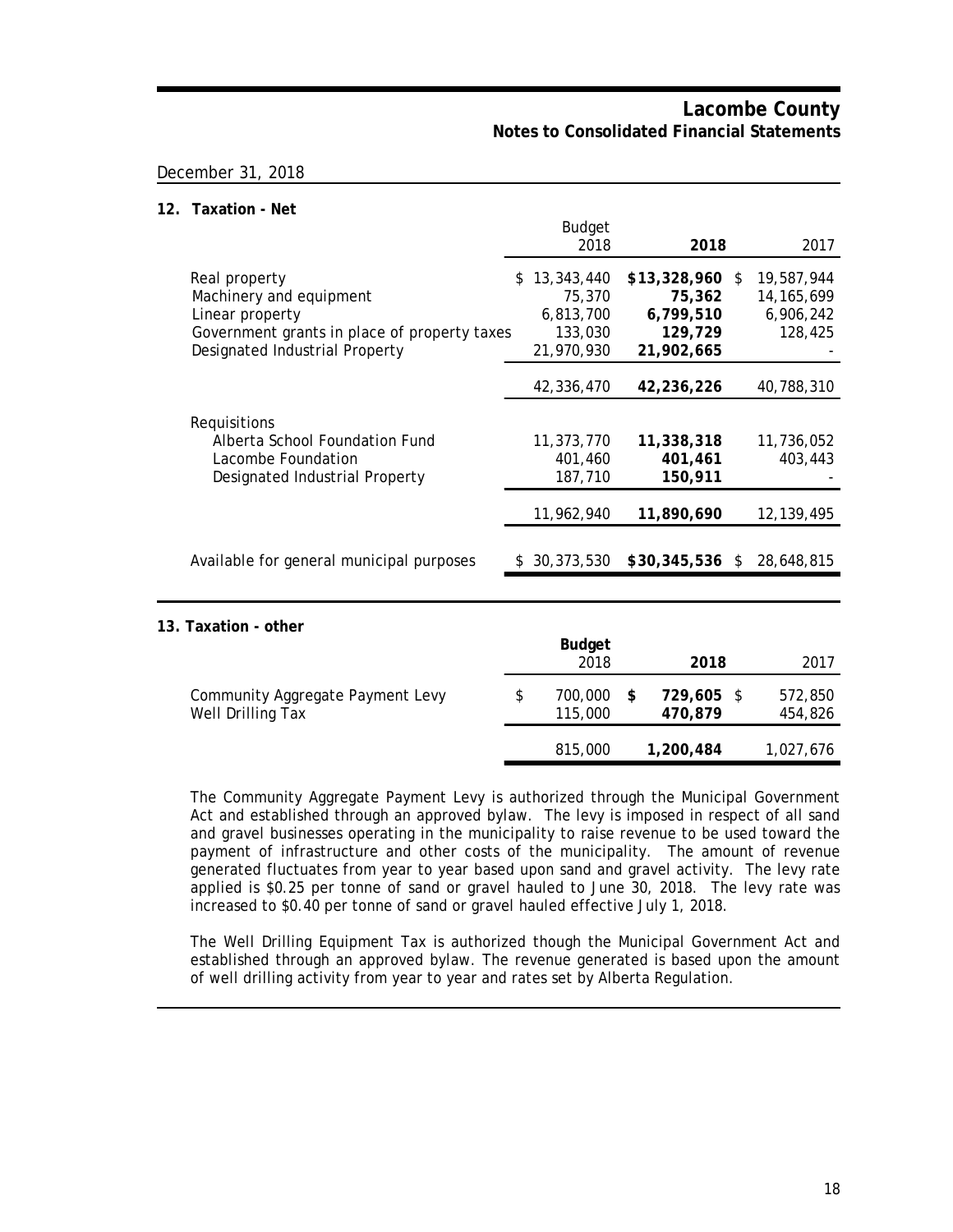### December 31, 2018

#### **14. Government Transfers**

|                                | <b>Budget</b>   |                  |           |
|--------------------------------|-----------------|------------------|-----------|
|                                | 2018            | 2018             | 2017      |
| Operating                      |                 |                  |           |
| General government             | \$<br>197,580   | \$<br>141,017 \$ | 154,595   |
| Protective services            | 68,230          | 32,825           | 57,962    |
| <b>Transportation services</b> | 523,570         | 523,570          | 523,569   |
| Environmental services         | 4,961,340       | 58,000           | 58,000    |
| Public health and welfare      | 459,290         | 372,432          | 459,356   |
| Planning and development       | 243,750         | 94,690           | 194,346   |
| Agriculture services           | 168,360         | 168,359          | 174,379   |
| <b>Recreation services</b>     |                 |                  | 102,318   |
|                                |                 |                  |           |
|                                | \$<br>6,622,120 | $$1,390,893$ \$  | 1,724,525 |
|                                |                 |                  |           |
| Capital                        |                 |                  |           |
| Protective services            |                 |                  | 175,000   |
| Transportation services        | 1,949,050       | 570,459          | 2,354,944 |
| Environmental services         | 3,132,930       |                  |           |
|                                |                 |                  |           |
|                                | 5,081,980       | \$<br>570,459 \$ | 2,529,944 |
|                                |                 |                  |           |
| Total government transfers     | 11,704,100      | $$1,961,352$ \$  | 4,254,469 |
|                                |                 |                  |           |

### **15. Expenses by Object**

|                                   |    | <b>Budget</b> |                 |            |
|-----------------------------------|----|---------------|-----------------|------------|
|                                   |    | 2018          | 2018            | 2017       |
|                                   |    |               |                 |            |
| Salaries and wages                | \$ | 11,890,110 \$ | 11,257,310 \$   | 11,033,916 |
| Contracted and general services   |    | 4,451,210     | 3,689,859       | 2,918,866  |
| Goods, materials and supplies     |    | 3,145,610     | 2,580,646       | 2,796,466  |
| Transfers to other organizations  |    | 9,509,520     | 4,519,090       | 6,582,129  |
| Purchases from other governments  |    | 221,990       | 230,079         | 196,083    |
| Cancellations and uncollectible   |    | 28,090        | 464,222         | 240,355    |
| Amortization                      |    | 22,836,247    | 22,836,247      | 22,610,830 |
| Write-downs and losses on capital |    |               | 3,266,632       | 1,076,658  |
|                                   |    |               |                 |            |
|                                   | S  | 52.082.777 \$ | 48,844,085<br>S | 47.455.303 |

The budget figure for amortization has been adjusted from the budget approved by council May 10, 2018 (Note 22). Amortization is not funded by the County.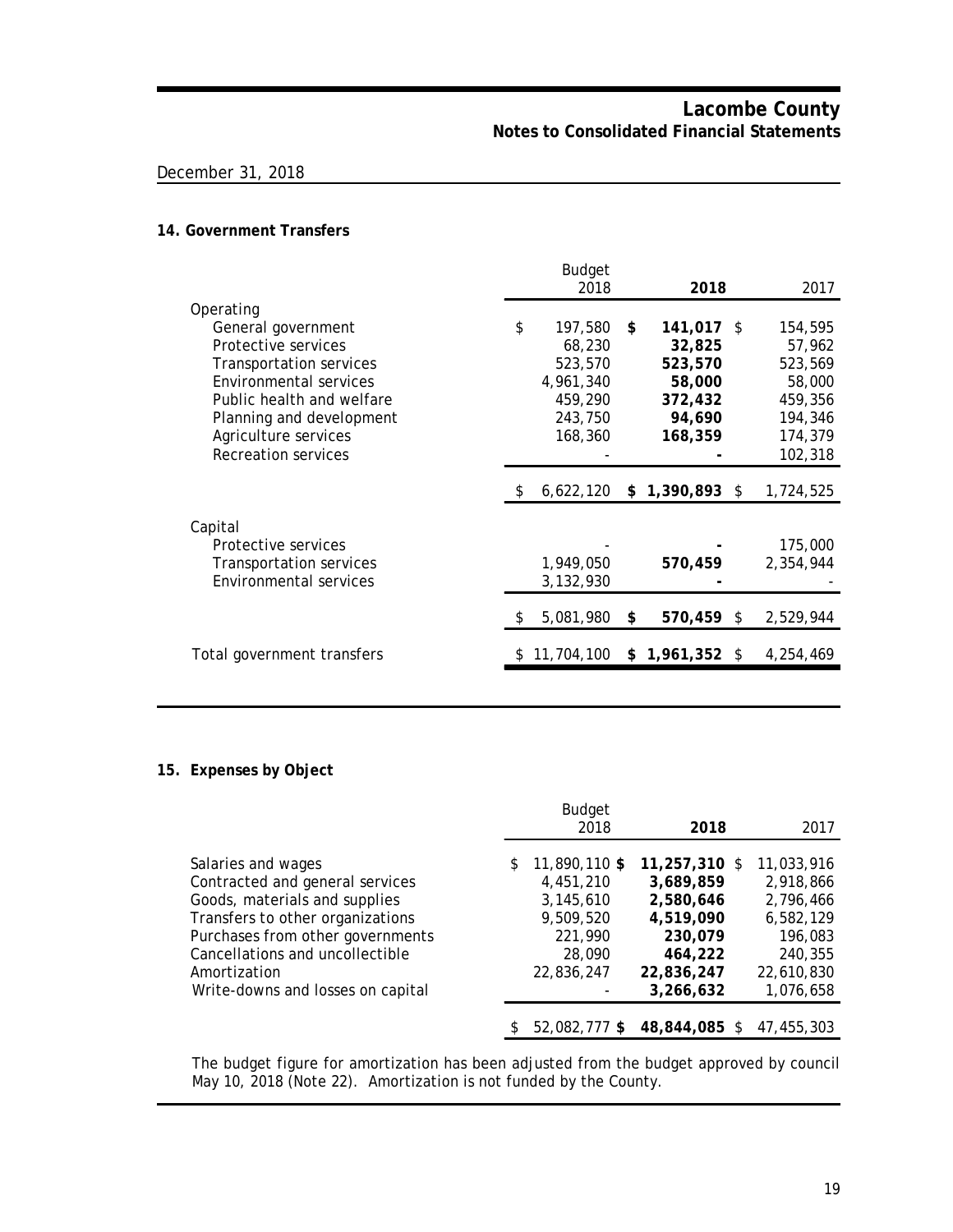#### **16. Municipal Employees Pension Plans**

Local Authorities Pension Plan

Certain employees of the County are eligible to be members of the Local Authorities Pension Plan (LAPP), a multi-employer pension plan which is covered by the Public Sector Pension Plans Act. The plan provides defined pension benefits to employees based on their length of service and rates of pay. Contributions for the year were:

|                                                  |    | 2018                  | 2017                     |
|--------------------------------------------------|----|-----------------------|--------------------------|
| Employer contributions<br>Employee contributions | S. | 811,480 \$<br>734,414 | 831,054<br>755,294       |
|                                                  |    |                       | $1,545,894$ \$ 1,586,348 |

As this is a multi-employer pension plan, these contributions are the County's pension benefit expense. No pension liability for this type of plan is included in the County's financial statements. The most recent valuation as at December 31, 2017 indicates a surplus of \$4.835 billion (2016 deficit - 637 million) for basic pension benefits. The actuary does not attribute portions of the unfunded liability to individual employers.

#### Alberta Urban Municipalities Association Apex Supplementary Pension Plan

Certain employees of the County are eligible to be members of the Alberta Urban Municipalities Association APEX Supplementary Pension Plan (APEX), a multi-employer pension plan. This plan provides defined pension benefits to employees based on their length of service and rates of pay.

|                                                  | 2018                | 2017             |
|--------------------------------------------------|---------------------|------------------|
| Employer contributions<br>Employee contributions | 24,900 \$<br>18,708 | 13,676<br>11,342 |
|                                                  | 43,608 \$           | 25,018           |

As this is a multi-employer pension plan, these contributions are the County's pension benefit expense. No pension liability for this type of plan is included in the County's financial statements. The most recent valuation as at December 31, 2017 indicates a deficit of \$1,596,899 (2016 deficit - \$2,269,192) for basic pension benefits. The actuary does not attribute portions of the unfunded liability to individual employers.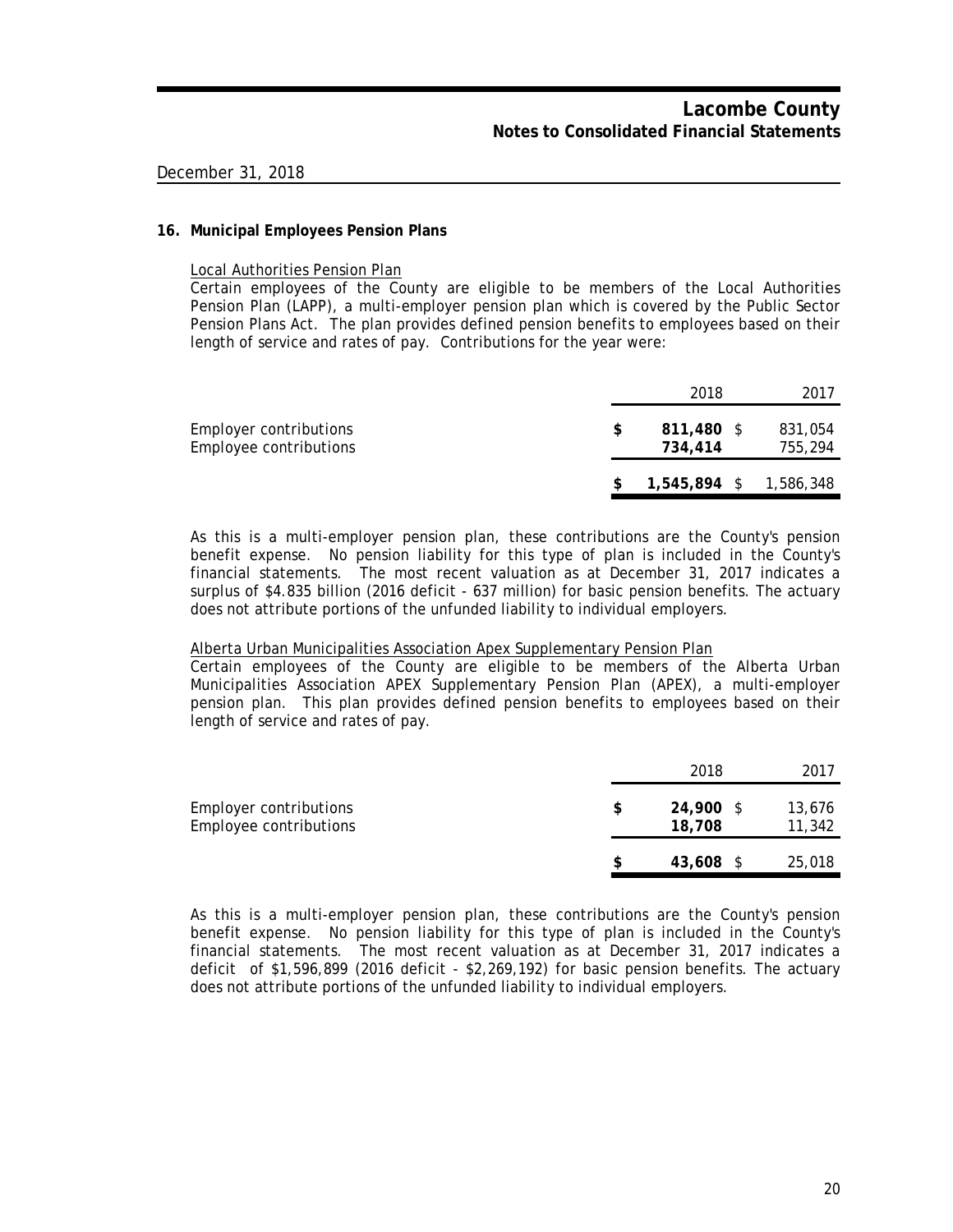#### **16. Municipal Employees Pension Plans (continued)**

Alberta Urban Municipalities Association Municipal Supplementary Executive Retirement Plan

Certain employees of the County are eligible to be members of the Alberta Urban Municipalities Association MuniSERP pension plan, a multi-employer pension plan. This plan differs from other multi-employer pension plans in that the pension liability is calculated on an individual member basis. This plan provides defined pension benefits to employees based on their length of service and rates of pay.

**Employer contributions** 

|   | 2018   | 2017 |
|---|--------|------|
| q | 24.777 |      |

The accrued pension liability as at December 31, 2018 was \$30,422. The unfunded portion of the pension liability as at December 31, 2018 was \$5,645.

#### **17. Remuneration Disclosure**

Disclosure of remuneration for municipal officials, the chief administrative officer and designated officers as required by Alberta Regulation 313/2000 is as follows:

|                          | Compensation |         |    | Benefits &<br><b>Allowances</b> | Total<br>2018 |   | Total<br>2017 |  |
|--------------------------|--------------|---------|----|---------------------------------|---------------|---|---------------|--|
| Councillors:             |              |         |    |                                 |               |   |               |  |
| Division 1               | \$           | 56,337  | -S | 16,600                          | \$<br>72,937  | S | 70,958        |  |
| Division 2               |              | 60.725  |    | 18,300                          | 79,025        |   | 76.892        |  |
| Division 3               |              | 54,712  |    | 12,783                          | 67,495        |   | 65,419        |  |
| Division 4 - Reeve       |              | 62.295  |    | 14,481                          | 76,776        |   | 77.283        |  |
| Division 5               |              | 59,587  |    | 13,430                          | 73,017        |   | 74,426        |  |
| Division 6               |              | 53,630  |    | 14,273                          | 67,903        |   | 65,758        |  |
| Division 7               |              | 57,529  |    | 18,508                          | 76,037        |   | 72,042        |  |
| Administration:          |              |         |    |                                 |               |   |               |  |
| County Manager - current |              | 218,919 |    | 67,535                          | 286,454       |   |               |  |
| County Manager - former  |              |         |    |                                 |               |   | 382,438       |  |
| Designated Officer       |              | 138,657 |    | 19,692                          | 158,349       |   | 145,817       |  |

Council Compensation: includes base pay, per diem and expenses for attending meetings and other Council functions.

Council Benefits and Allowances: includes the County's contribution for health, dental and insurance benefits, convention expenses, and mileage paid for attending meetings and other Council functions.

Chief Administrative Officer and Designated Officer Salary: includes regular base pay.

Chief Administrative Officer and Designated Office Benefits and Allowances: includes the County's contribution for Canada Pension Plan, Employment Insurance, health, dental and insurance benefits, pension, professional memberships, tuition and mileage.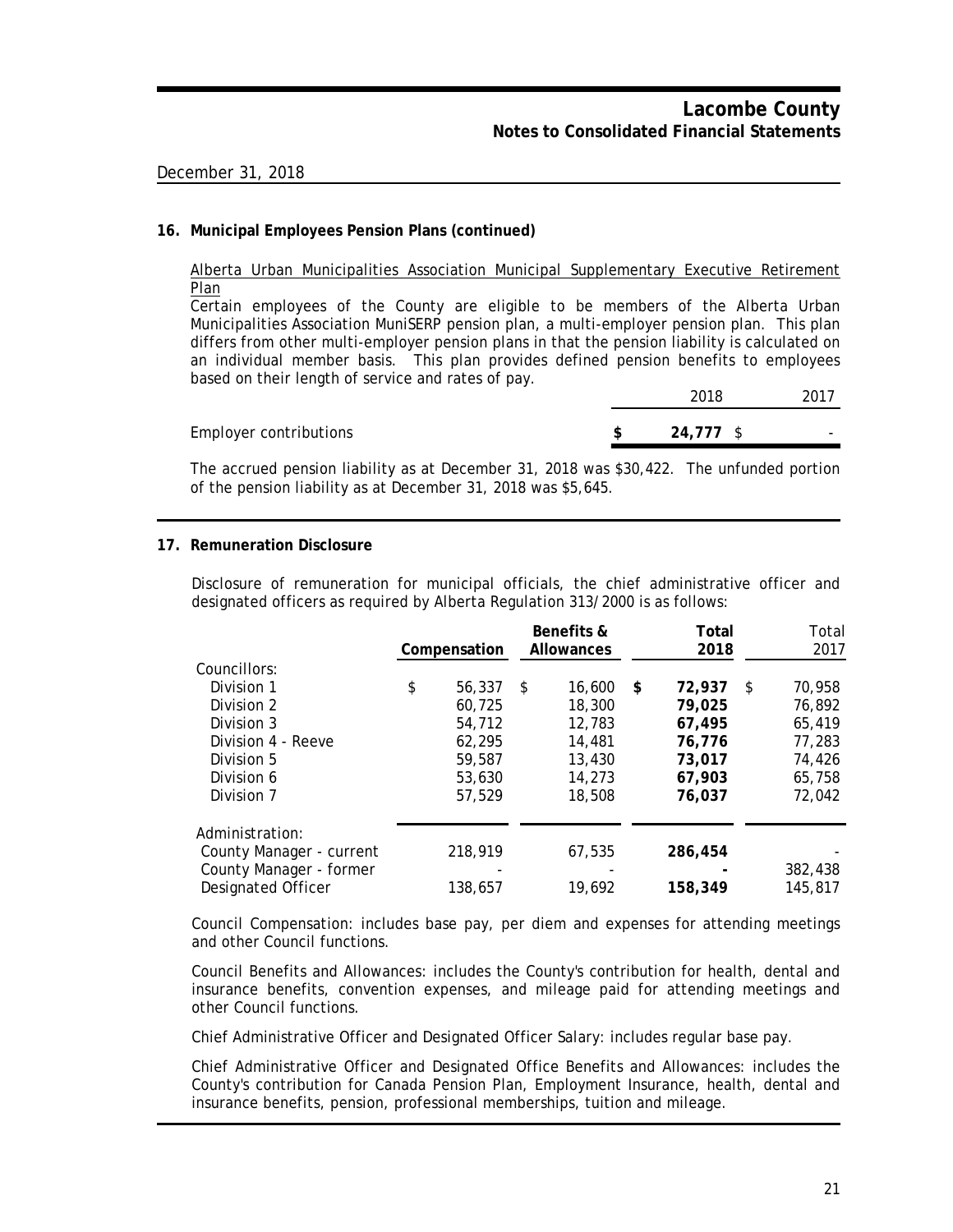#### **18. Debt Limits**

Section 276(2) of the Municipal Government Act requires that debt and debt limits as defined by Alberta Regulation for the County be disclosed as follows:

|                                        | 2018                        | 2017       |
|----------------------------------------|-----------------------------|------------|
| Total debt limit<br>Total debt         | $$64,282,074$ $$57,430,058$ |            |
| Total debt limit available             | 64,282,074                  | 57,430,058 |
| Debt servicing limit<br>Debt servicing | 10,713,679                  | 9.571.676  |
| Total debt servicing limit available   | 10,713,679                  | 9,571,676  |

The debt limit is calculated at 1.5 times revenue of the County (as defined in Alberta Regulation 255/00) and the debt service limit is calculated at 0.25 times such revenue. Incurring debt beyond these limitations requires approval by the Minister of Municipal Affairs. These thresholds are guidelines used by Alberta Municipal Affairs to identify municipalities, which could be at financial risk if further debt is acquired. The calculation taken alone does not represent the financial stability of the municipality. Rather, the financial statements must be interpreted as a whole.

#### **19. Contingencies and Commitments**

The County is a member of the Genesis Reciprocal Insurance Exchange. Under the terms of membership, the County could become liable for its proportionate share of any claim losses in excess of the funds held by the exchange. Any liability incurred would be accounted for as a current transaction in the year the losses are determined.

The County has entered into an agreement with the Town of Blackfalds to purchase water and wastewater services from the Town of Blackfalds to serve the Joint Economic Area. Rates are set on an annual basis. The agreement will expire in 2054 with an option for renewal. Either party may terminate this agreement with three years written notice.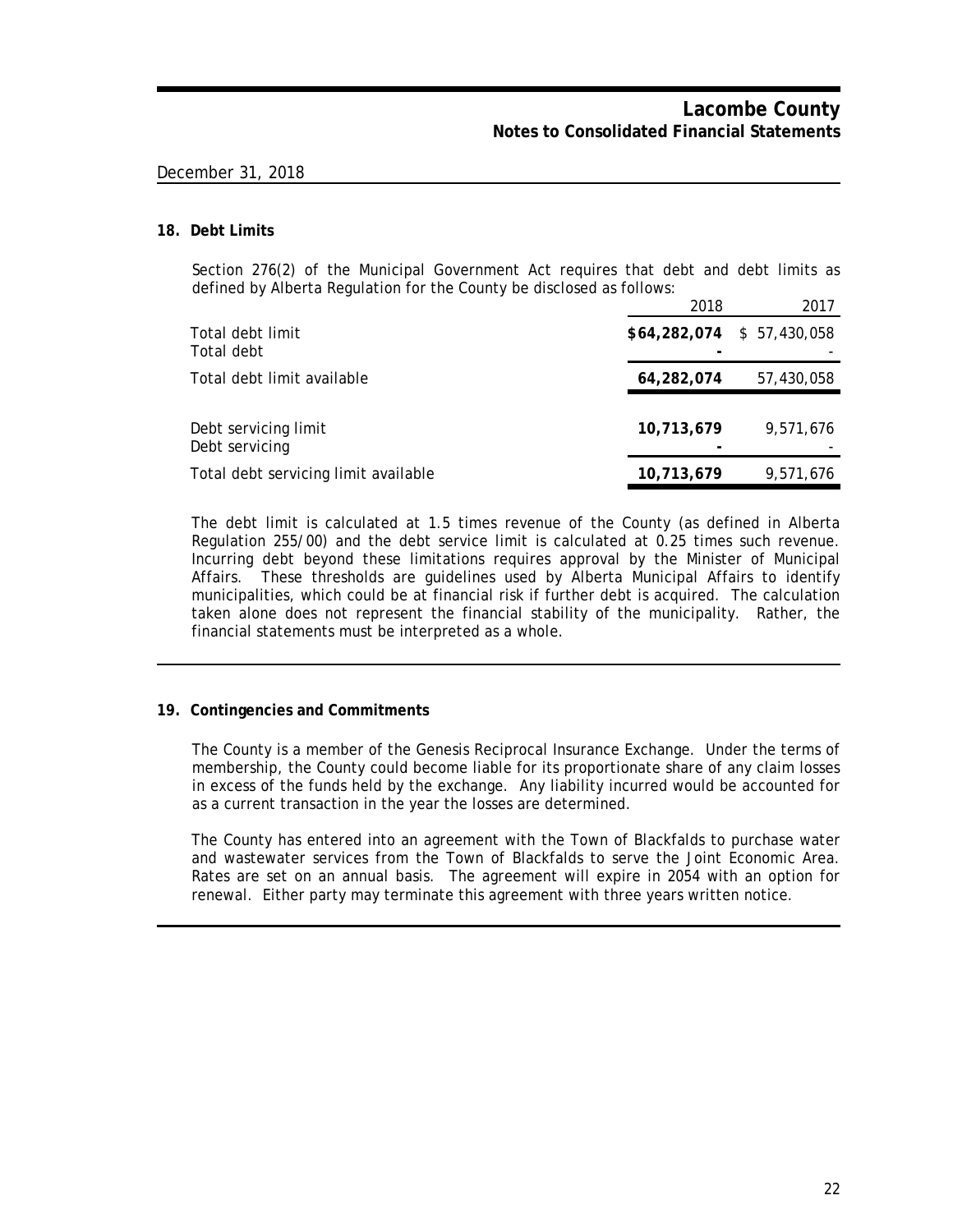#### **20. Liability for Contaminated Sites**

Effective for years beginning on or after April 1, 2014, municipalities and other public sector entities were required to account for and report liabilities related to the remediation of contaminated sites (Section PS 3260).

In 2015, County management undertook steps to identify sites that would fall under this accounting standard including a comprehensive review of all properties owned and controlled by the County. No sites were identified that would fall under this standard.

Management reviewed the prior year analysis and 2018 activity in the County and determined that no sites met the criteria to be reported as a liability.

#### **21. Funds Held in Trust**

Certain assets have been conveyed or assigned to the County to be administered as directed by agreement or statute. The County holds the assets for the benefit of and stand in fiduciary relationship to the beneficiaries. The following trust funds and assets are excluded from the County's financial statements:

|                                            |   | 2018         | 2017    |
|--------------------------------------------|---|--------------|---------|
| Tax Sale Surplus                           | S | 74,440 \$    | 44,357  |
| Scholarships                               |   | 37,849       | 38,793  |
| Mirror Cemetery Perpetual Care Fund        |   | 16,215       | 15,095  |
| Drainage Maintenance Funds                 |   | 45,704       | 45,118  |
| Lacombe Regional Waste Services Commission |   | (44)         | 16      |
| Shared Fire Equipment Funds                |   | 173,752      | 194,835 |
|                                            |   |              |         |
|                                            |   | $347.916$ \$ | 338,214 |

The Shared Fire Equipment Funds consist of various agreements between the Municipality and municipalities within Lacombe County who have agreed to share the costs of operating jointly owned fire equipment.

During the year, the County received land in lieu of cash as a security deposit. The County has agreed to not sell lots titled to the County unless the developer defaults on the development agreement.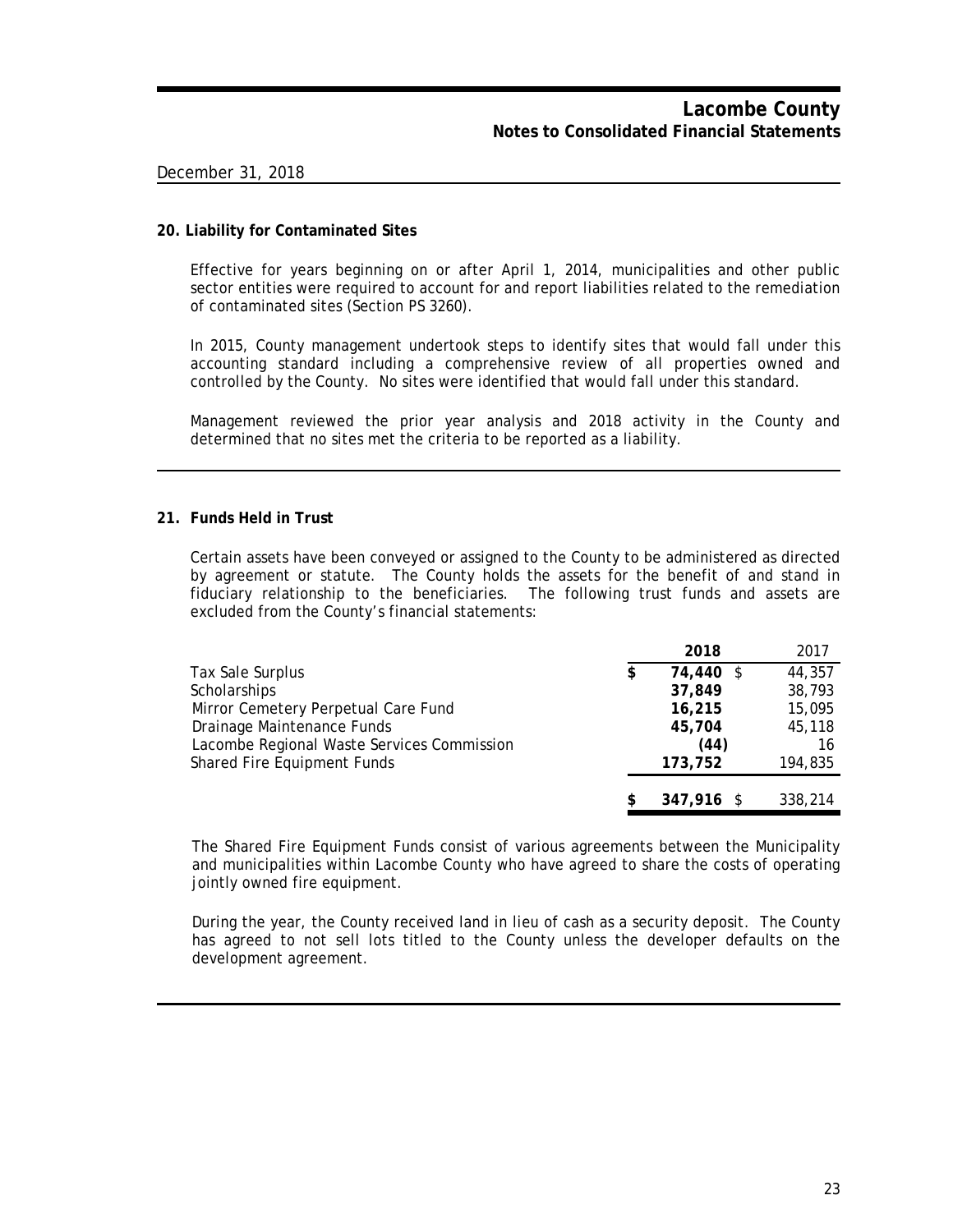#### **22. Budget**

The budget adopted by Council on May 10, 2018 was not prepared on a basis consistent with that used to report actual results (Public Sector Accounting Standards). The budget was prepared on a modified accrual basis while Public Sector Accounting Standards now require a full accrual basis. The budget anticipated a deficit after transfers to reserve to account for the change in inventory. In addition, the budget expensed all tangible capital expenditures rather than including amortization expense. As a result, the budget figures presented in the statements of operations and change in net financial assets represent the budget adopted by Council on May 10, 2018 with adjustments as follows:

|                                                | Budget |            | Amortization<br>Allocation | Budget per Financial<br><b>Statements</b> | Actual per Financial<br>Statements |
|------------------------------------------------|--------|------------|----------------------------|-------------------------------------------|------------------------------------|
| <b>Total Revenues</b>                          | \$     | 48,494,820 |                            | 48,494,820                                | \$<br>43,545,165                   |
| General government                             |        | 5,331,290  | 307,427                    | 5,638,717                                 | 5,562,031                          |
| Protective services<br>Transportation          |        | 2,172,270  | 303,643                    | 2,475,913                                 | 2,216,822                          |
| services                                       |        | 9,240,460  | 21,538,288                 | 30,778,748                                | 29,920,513                         |
| Environmental<br>services                      |        | 7,079,380  | 344,277                    | 7,423,657                                 | 2,592,678                          |
| Cemetery                                       |        | 72,570     |                            | 72,570                                    | 53,695                             |
| Social and family<br>services                  |        | 573,460    |                            | 573,460                                   | 445,172                            |
| Recreation and<br>cultural services            |        | 2,320,140  | 203,359                    | 2,523,499                                 | 2,606,226                          |
| Planning and                                   |        |            |                            |                                           |                                    |
| development                                    |        | 1,351,490  |                            | 1,351,490                                 | 1,099,112                          |
| Agriculture services<br>Write-down of          |        | 1,105,470  | 139,253                    | 1,244,723                                 | 1,081,204                          |
| capital assets<br>Loss on sale of              |        |            |                            |                                           | 3,095,363                          |
| capital assets                                 |        |            |                            |                                           | 171,269                            |
| <b>Total Expenditures</b>                      |        | 29,246,530 | 22,836,247                 | 52,082,777                                | 48,844,085                         |
| <b>Excess of revenues</b><br>over expenditures |        | 19,248,290 | (22, 836, 247)             | (3, 587, 957)                             | (5, 298, 920)                      |
|                                                |        |            |                            |                                           |                                    |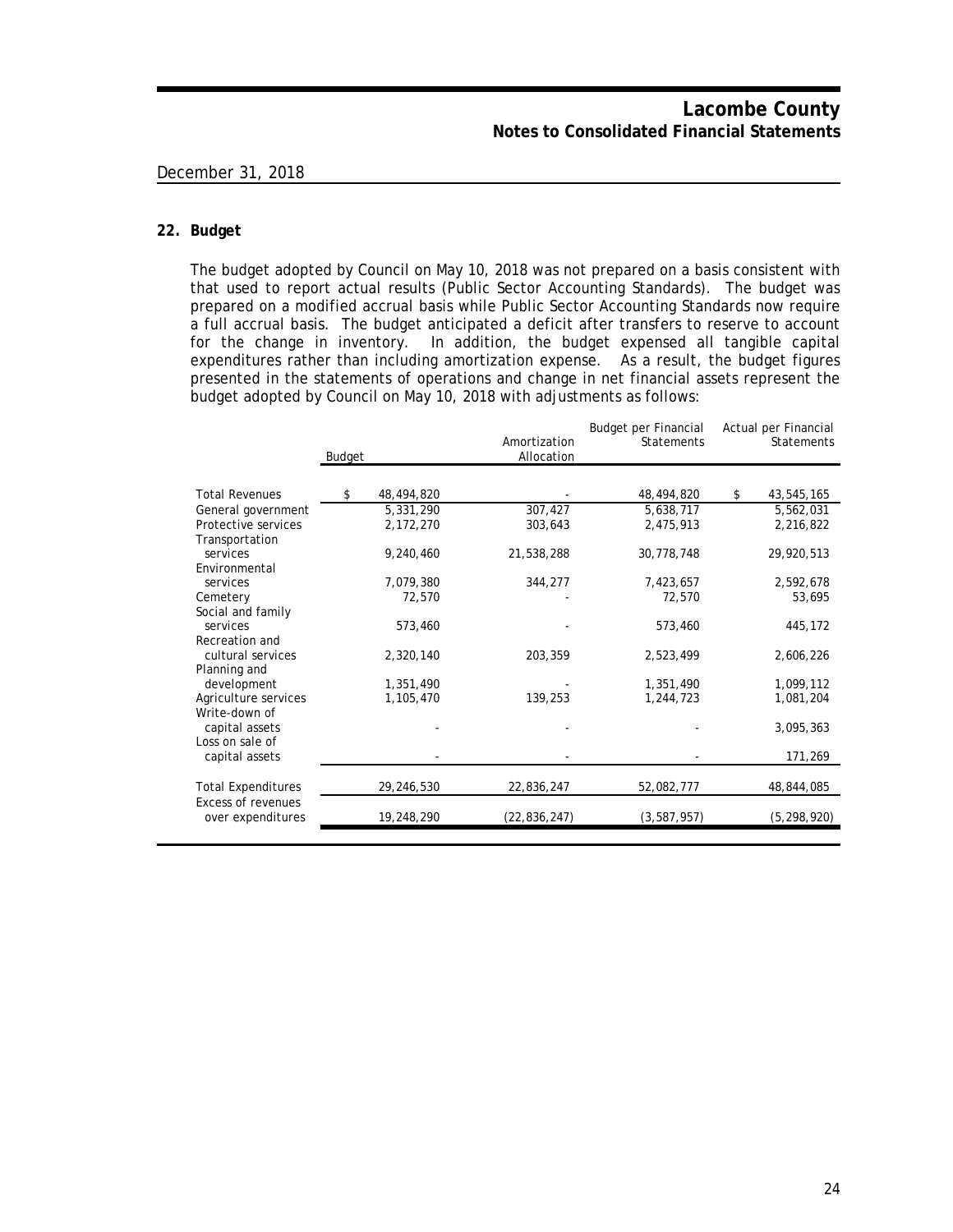### **23. Reconciliation of Operating Results to Budget**

|                                           | <b>Budget</b><br>2018  | 2018               | 2017           |
|-------------------------------------------|------------------------|--------------------|----------------|
| Excess (deficiency) of revenue over       |                        |                    |                |
| expenditures, per financial statements    | \$<br>$(3,587,957)$ \$ | $(5, 298, 920)$ \$ | (4, 123, 723)  |
| Add back:                                 |                        |                    |                |
| Amortization expense                      | 22,836,247             | 22,836,247         | 22,610,830     |
| Proceeds on disposal of capital assets    | 1,105,790              | 1,509,521          | 2,234,729      |
| Loss on sale of capital assets            |                        | 171,269            | 119,874        |
| Write-downs of capital assets             |                        | 3,095,363          | 956,784        |
| Net transfers (to) from reserves          | 8,615,680              | (1, 704, 291)      | (2, 453, 310)  |
| Use (purchase) of inventory               | (37, 400)              | (37, 165)          | 103,620        |
| Deduct:                                   |                        |                    |                |
| Tangible capital asset purchases          | (28, 932, 360)         | (19, 134, 368)     | (14, 925, 520) |
| (Gain) loss on disposal of capital assets |                        | (1, 316, 666)      | (1,996,801)    |
| Contributed assets                        |                        | (120, 990)         | (2, 514, 930)  |
|                                           |                        |                    |                |
| Results of operations                     | - \$                   |                    | 11,553         |

The budget figure for amortization has been adjusted from the budget approved by Council May 10, 2018 (Note 22). Amortization is not funded by the County.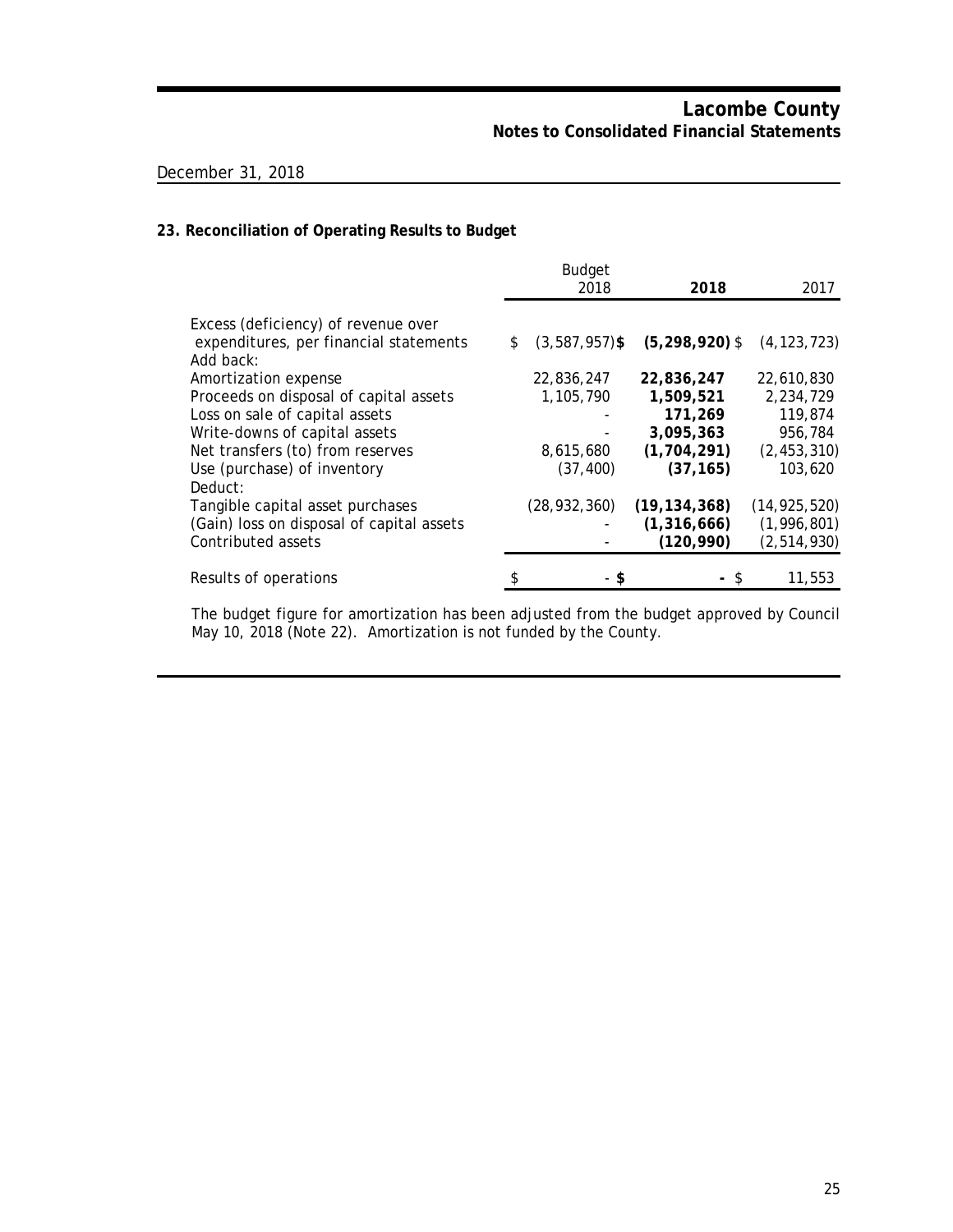#### **24. Segmented Information**

The County is a diversified municipal government institution that provides a wide range of services to its citizens. Distinguishable functional segments have been separately disclosed in the segmented information. The nature of the segments and the activities they encompass are as follows:

#### **General government**

Provides legislative and administrative oversight for the entire County.

#### **Protective services**

Provides fire, ambulance, safety, community peace officer, and bylaw services for the entire County.

#### **Transportation services**

Manages the County's fleet of equipment as well as maintain and improve the County's infrastructure.

#### **Environmental services**

Provides water, wastewater, solid waste and recycling services.

#### **Cemetery**

Provides support and funding for various cemetery groups in the County.

#### **Social and family services**

Provides family and community support services.

#### **Recreation and cultural services**

Provides funding to recreation groups including other local municipalities within the County.

#### **Planning and development**

Provides services related to all property development plans through its application process.

#### **Agriculture services**

Provides services for weed and pest control as well as horticulture and soil conservation.

The accounting policies of the segments are the same as those described in the summary of significant accounting policies. In measuring and reporting segment revenue from transactions with other segments, inter-segment transfers have been eliminated. The revenues and expenses that are directly attributable to a particular segment are allocated to that segment. Taxation revenue is revenue of the County as a whole and has not been allocated to individual segments. It has been allocated in its entirety to general government.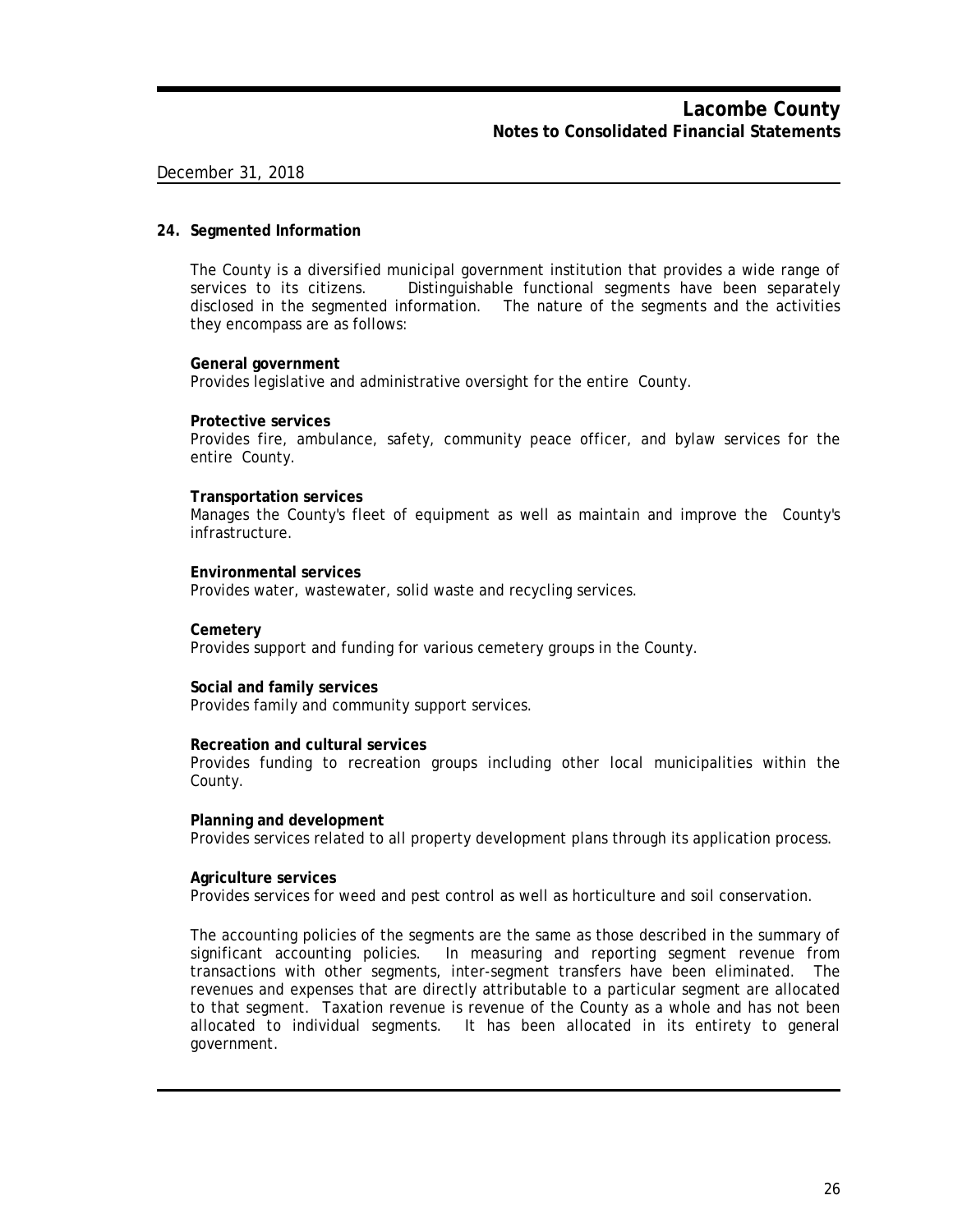# **24. Segmented Information** (continued) **- 2018**

| For the year ended<br>December 31       | General<br>government | Protective<br>services | Transportation<br>services | Environmental<br>services | Cemetery       | Social and<br>family services | Recreation and<br>cultural service | Planning and<br>development | Agriculture<br>services | 2018<br>Total |
|-----------------------------------------|-----------------------|------------------------|----------------------------|---------------------------|----------------|-------------------------------|------------------------------------|-----------------------------|-------------------------|---------------|
| Revenue                                 |                       |                        |                            |                           |                |                               |                                    |                             |                         |               |
| Taxation<br>\$                          | 31,546,020 \$         | $-$ \$                 | $-5$                       | $-5$                      | $-5$           | $\omega_{\rm{eff}}$           | $-5$<br>-\$                        | $-$ \$                      |                         | 31,546,020    |
| Government                              |                       |                        |                            |                           |                |                               |                                    |                             |                         |               |
| transfers                               | 141,017               | 32,825                 | 1,094,029                  |                           |                | 372,432                       |                                    | 152,690                     | 168,359                 | 1,961,352     |
| User fees and                           |                       |                        |                            |                           |                |                               |                                    |                             |                         |               |
| service charges                         | 44,647                | 15,390                 | 957,711                    | 741,883                   | 5,681          |                               |                                    | 95,626                      | 11,196                  | 1,872,134     |
| Sales to other                          |                       |                        |                            |                           |                |                               |                                    |                             |                         |               |
| governments                             | 246,549               | 221,194                | 160,419                    | 165,395                   |                |                               |                                    |                             | 11,000                  | 804,557       |
| Permits, licenses,<br>fines and rentals |                       |                        | 337,371                    |                           |                |                               |                                    |                             |                         | 915,086       |
| Investment income                       | 299,000<br>1,720,259  | 229,815                |                            |                           |                |                               |                                    | 48,100                      | 800                     |               |
| Gain on sale of                         |                       |                        |                            |                           |                |                               |                                    |                             |                         | 1,720,259     |
| assets                                  |                       |                        | 1,313,799                  | 705                       |                |                               | 2,162                              |                             |                         | 1,316,666     |
| Contributed assets                      |                       |                        |                            |                           |                |                               | 120,990                            |                             |                         | 120,990       |
| Other                                   | 3,140,564             |                        | 121,670                    |                           |                |                               | 2,762                              |                             | 23,105                  | 3,288,101     |
|                                         | 37, 138, 056          | 499,224                | 3,984,999                  | 907,983                   | 5,681          | 372,432                       | 125,914                            | 296,416                     | 214,460                 | 43,545,165    |
| <b>Expenses</b>                         |                       |                        |                            |                           |                |                               |                                    |                             |                         |               |
| Salaries and wages                      | 3,306,671             | 1,044,202              | 4,878,311                  | 537,808                   |                | 13,615                        |                                    | 855,048                     | 621,655                 | 11,257,310    |
| Contracted and                          |                       |                        |                            |                           |                |                               |                                    |                             |                         |               |
| general services                        | 717,075               | 345,062                | 1,687,909                  | 226,403                   | 8,826          |                               | 361,334                            | 231,034                     | 112,216                 | 3,689,859     |
| Goods, materials                        |                       |                        |                            |                           |                |                               |                                    |                             |                         |               |
| and supplies                            | 211,566               | 198,730                | 1,814,786                  | 78,481                    | 544            | ÷,                            | 73,352                             | 12,971                      | 190,216                 | 2,580,646     |
| Transfers to other                      |                       |                        |                            |                           |                |                               |                                    |                             |                         |               |
| organizations                           | 557,069               | 318,725                | 1,220                      | 1,173,631                 | 44,324         | 431,557                       | 1,968,180                          | 6,519                       | 17,865                  | 4,519,090     |
| Cancellations and                       |                       |                        |                            |                           |                |                               |                                    |                             |                         |               |
| uncollectible                           | 462,222               |                        |                            | 2,000                     |                |                               |                                    |                             |                         | 464,222       |
| Purchases from                          |                       |                        |                            |                           |                |                               |                                    |                             |                         |               |
| other gov't                             |                       |                        |                            | 230,079                   |                |                               |                                    |                             |                         | 230,079       |
| Amortization                            | 307,427               | 303,643                | 21,538,288                 | 344,277                   |                |                               | 203,359                            |                             | 139,253                 | 22,836,247    |
| Loss on sale of                         |                       |                        |                            |                           |                |                               |                                    |                             |                         |               |
| capital assets                          | 29,747                | 48,360                 | 3,095,505                  |                           |                |                               | 3,540                              |                             | 89,480                  | 3,266,632     |
|                                         | 5,591,777             | 2,258,722              | 33,016,019                 | 2,592,679                 | 53,694         | 445,172                       | 2,609,765                          | $1,105,5\overline{72}$      | 1,170,685               | 48,844,085    |
| Net surplus (deficit) $\sqrt{s}$        | 31,546,279 \$         | $(1, 759, 498)$ \$     | $(29, 031, 020)$ \$        | $(1,684,696)$ \$          | $(48, 013)$ \$ | $(72, 740)$ \$                | $(2,483,851)$ \$                   | $(809, 156)$ \$             | $(956, 225)$ \$         | (5, 298, 920) |

27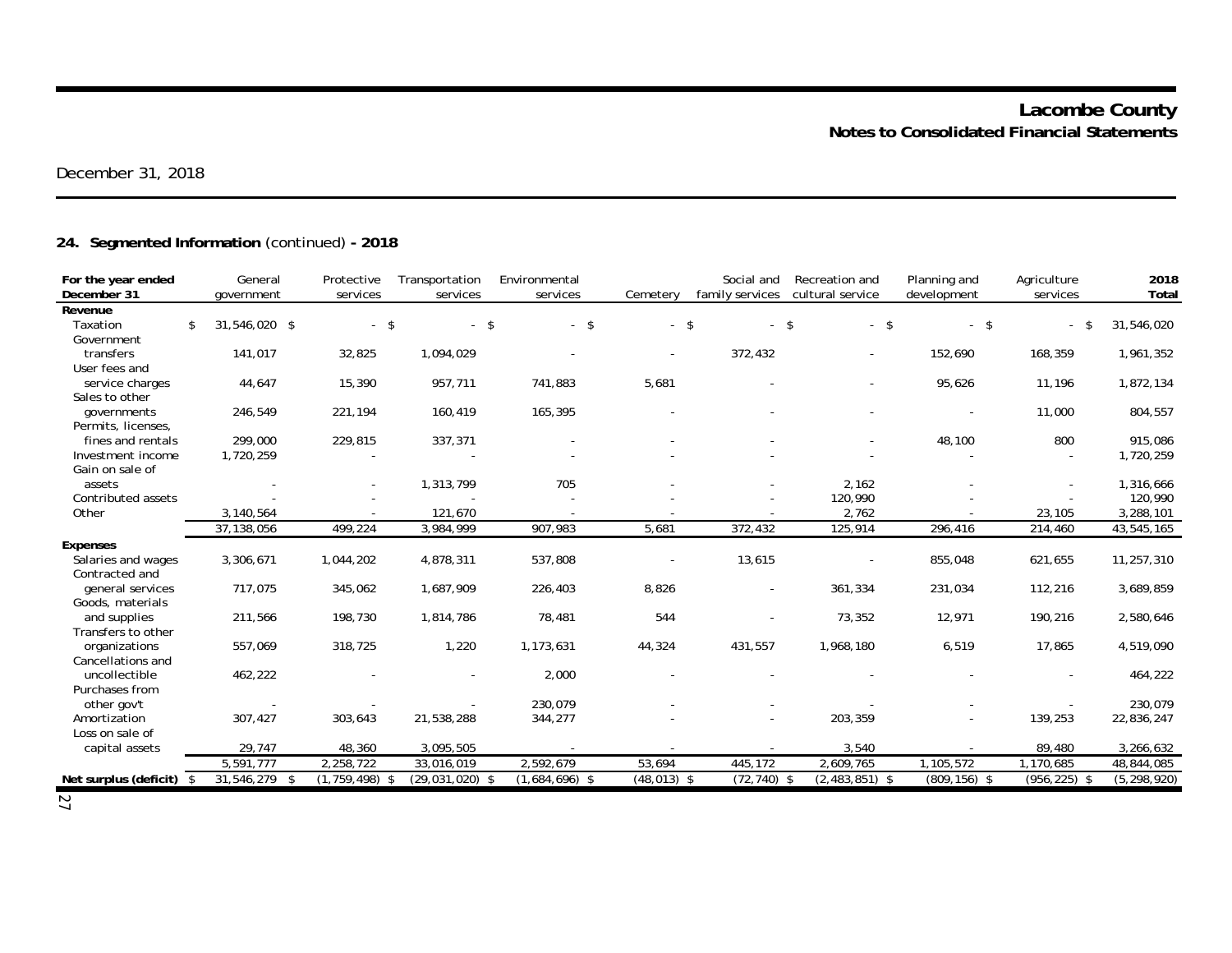# **24. Segmented Information** (continued) **- 2017**

| For the year ended<br>December 31  |      | General<br>government | Protective<br>services | Transportation<br>services | Environmental<br>services | Cemetery       | Social and<br>family services | Recreation and<br>cultural service | Planning and<br>development | Agriculture<br>services | 2017<br>Total |
|------------------------------------|------|-----------------------|------------------------|----------------------------|---------------------------|----------------|-------------------------------|------------------------------------|-----------------------------|-------------------------|---------------|
| Revenue                            |      |                       |                        |                            |                           |                |                               |                                    |                             |                         |               |
| Taxation                           | \$   | 29,676,491 \$         | $-$ \$                 | $-5$                       | $-$ \$                    | $-5$           |                               | $\mathbf{\hat{s}}$<br>$-5$         | $-5$                        | -\$                     | 29,676,491    |
| Government                         |      |                       |                        |                            |                           |                |                               |                                    |                             |                         |               |
| transfers                          |      | 154,595               | 232,962                | 2,878,513                  |                           |                | 459,356                       | 102,318                            | 252,346                     | 174,379                 | 4,254,469     |
| User fees and                      |      |                       |                        |                            |                           |                |                               |                                    |                             |                         |               |
| service charges                    |      | 26,991                | 41,146                 | 1,057,463                  | 657,979                   | 2,225          |                               |                                    | 53,932                      | 10,899                  | 1,850,635     |
| Sales to other                     |      |                       |                        |                            |                           |                |                               |                                    |                             |                         |               |
| <i>aovernments</i>                 |      | 134,384               | 234,313                | 317,975                    | 210,403                   |                |                               |                                    |                             | 10,485                  | 907,560       |
| Permits, licenses                  |      |                       |                        |                            |                           |                |                               |                                    |                             |                         |               |
| and fines                          |      | 332,241               | 64,438                 | 67,486                     |                           |                |                               |                                    | 48,650                      | 1,300                   | 514,115       |
| Investment income                  |      | 1,474,608             |                        |                            |                           |                |                               |                                    |                             |                         | 1,474,608     |
| Gain on sale of                    |      |                       |                        |                            |                           |                |                               |                                    |                             |                         |               |
| assets                             |      |                       |                        | 1,741,189                  |                           |                |                               |                                    |                             | 255,612                 | 1,996,801     |
| Contributed assets                 |      |                       |                        |                            | 219,340                   |                |                               | 2,295,590                          |                             |                         | 2,514,930     |
| Other                              |      | 101,997               |                        | 15,545                     |                           |                |                               | 2,397                              | 2,032                       | 20,000                  | 141,971       |
|                                    |      | 31,901,307            | 572,859                | 6,078,171                  | 1,087,722                 | 2,225          | 459,356                       | 2,400,305                          | 356,960                     | 472,675                 | 43,331,580    |
| <b>Expenses</b>                    |      |                       |                        |                            |                           |                |                               |                                    |                             |                         |               |
| Salaries and wages                 |      | 3,207,568             | 1,052,465              | 4,881,432                  | 499,978                   |                | 11,267                        |                                    | 826,168                     | 555,038                 | 11,033,916    |
| Contracted and                     |      |                       |                        |                            |                           |                |                               |                                    |                             |                         |               |
| general services                   |      | 804,847               | 257,869                | 939,814                    | 190,185                   | 15,616         |                               | 302,762                            | 302,003                     | 105,770                 | 2,918,866     |
| Goods, materials                   |      |                       |                        |                            |                           |                |                               |                                    |                             |                         |               |
| and supplies                       |      | 212,646               | 231,421                | 2,014,301                  | 70,142                    | 397            |                               | 70,573                             | 6,364                       | 190,622                 | 2,796,466     |
| Transfers to other                 |      |                       |                        |                            |                           |                |                               |                                    |                             |                         |               |
| organizations<br>Cancellations and |      | 459,617               | 238,076                | 58,784                     | 1,153,550                 | 37,013         | 559,425                       | 4,062,648                          | 6,091                       | 6,925                   | 6,582,129     |
| uncollectible                      |      | 238,355               |                        |                            | 2,000                     |                |                               |                                    |                             |                         | 240,355       |
| Purchases from                     |      |                       |                        |                            |                           |                |                               |                                    |                             |                         |               |
| other gov't                        |      | $\sim$                |                        |                            | 196,083                   |                |                               |                                    |                             |                         | 196,083       |
| Amortization                       |      | 305,326               | 286,801                | 21,201,370                 | 344,092                   |                |                               | 187,424                            |                             | 285,817                 | 22,610,830    |
| Write-down of                      |      |                       |                        |                            |                           |                |                               |                                    |                             |                         |               |
| capital assets                     |      |                       |                        |                            |                           |                |                               |                                    |                             |                         |               |
| Loss on sale of                    |      |                       |                        |                            |                           |                |                               |                                    |                             |                         |               |
| capital assets                     |      |                       | 21,333                 | 1,054,753                  |                           |                |                               |                                    |                             | 572                     | 1,076,658     |
|                                    |      | 5,228,359             | 2,087,965              | 30,150,454                 | 2,456,030                 | 53,026         | 570,692                       | 4,623,407                          | 1,140,626                   | 1,144,744               | 47,455,303    |
| Net surplus (deficit)              | - \$ | 26,672,948<br>- \$    | $(1, 515, 106)$ \$     | $(24, 072, 283)$ \$        | $(1,368,308)$ \$          | $(50, 801)$ \$ | $(111, 336)$ \$               | $(2, 223, 102)$ \$                 | $(783, 666)$ \$             | $(672,069)$ \$          | (4, 123, 723) |
|                                    |      |                       |                        |                            |                           |                |                               |                                    |                             |                         |               |

28